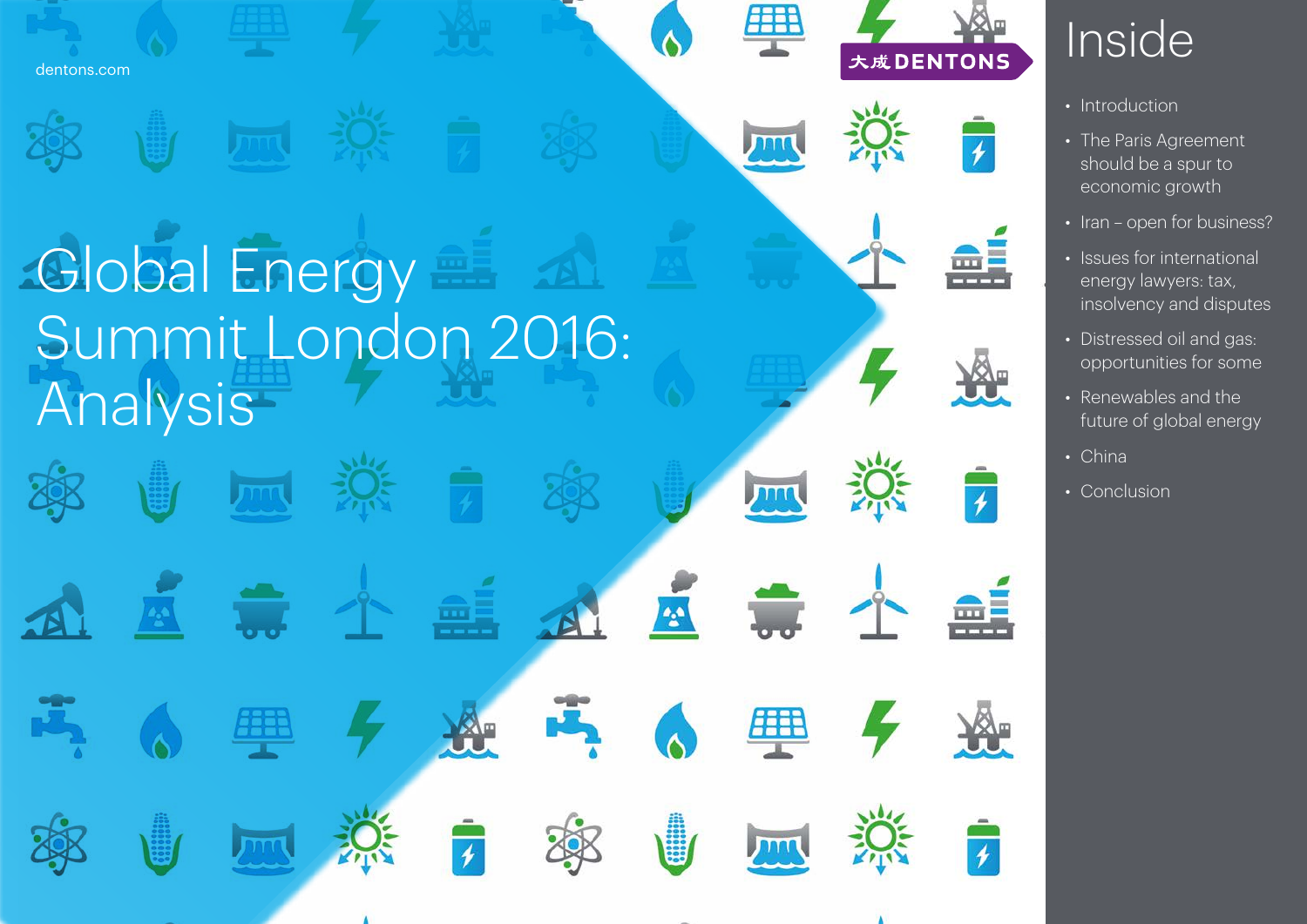The keynote presentations and panel discussions were organised around two principal themes: the implications of the [UN agreement on climate change reached](http://unfccc.int/paris_agreement/items/9485.php)  [at Paris on 12 December 2015](http://unfccc.int/paris_agreement/items/9485.php) and the prolonged period of lower oil prices. We heard from those who helped in various ways to lay the ground for the Paris Agreement and how it came about, and why the huge amount of work that now needs to be done to implement it should be regarded as an opportunity, rather than a threat to the global economy in general and the energy sector in particular. We heard from former ambassadors and other experts about developments in the Middle East which are central to the evolving story of oil prices, and from a range of leading

practitioners about how to manage the downside risks and look for upside opportunities in the current challenging market conditions. Distinguished panels on the global renewables industry and China's energy sector examined concrete ways in which current trends point towards ways of making the low carbon aspirations of the Paris Agreement a reality.

In the pages that follow, we have summarised the key themes that emerged from each session and added some of our own reflections on them. If you want to explore any of the issues in more detail, [you will find all the slides](http://www.dentons.com/en/insights/alerts/2016/july/14/dentons-global-energy-summit-2016-analysis)  [used by speakers at the Summit here](http://www.dentons.com/en/insights/alerts/2016/july/14/dentons-global-energy-summit-2016-analysis).



## <span id="page-1-0"></span>Introduction

The Paris Agreement is an opportunity, not a threat, for the global economy



Dentons' third annual Global Energy Summit took place in our London office on 17 May 2016. Along with about 200 clients, we welcomed some 50 colleagues from other jurisdictions, including representatives from our newly integrated offices in China, Mexico, Colombia and Singapore – all now part of the global Energy practice of the world's largest law firm.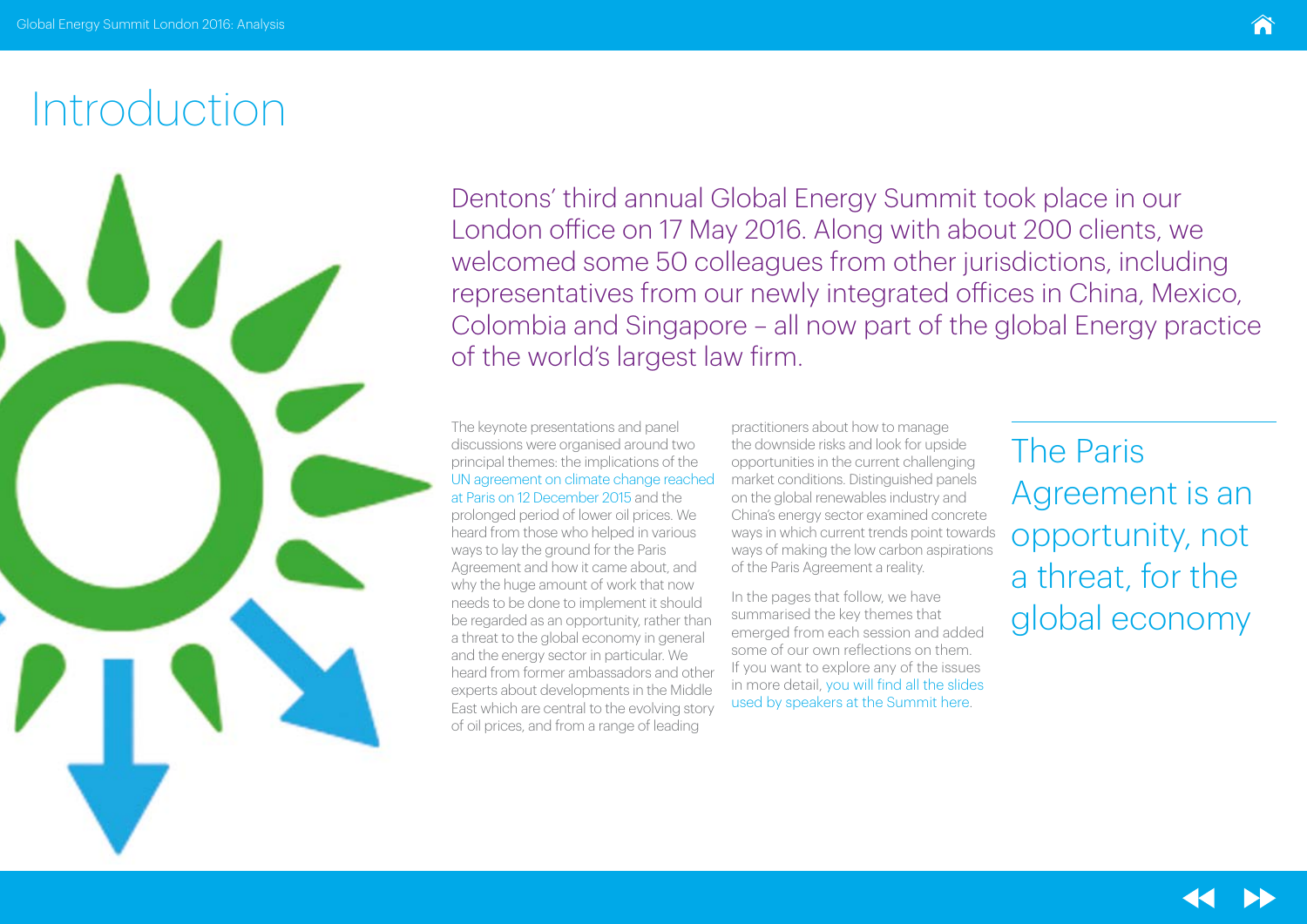## <span id="page-2-0"></span>The Paris Agreement should be a spur to economic growth



The Summit's opening plenary session was introduced by Senator Doug Black QC, Vice Chairman, Dentons Canada. Professor Sir David King, the UK Foreign Secretary's Special Representative for Climate Change, gave the keynote address, on the subject of the consequences for industry of the Paris Agreement. Sir David, who has been at the heart of UK and international climate policy debates for more than 10 years, outlined the background to the "CoP21" Paris Agreement and explained why he believes that it provides the best opportunity for global economic growth since the Industrial Revolution.

### The need for global action on climate change

The extraction and burning of fossil fuels releases CO2 and other greenhouse gases (GHGs) into the atmosphere. This is driving an increase in global average temperatures. The effect is exacerbated by changes in land use that reduce forestation, which both produces additional GHG emissions and removes natural "carbon sinks" that would otherwise help to absorb atmospheric CO2. The impacts of rising temperatures can already be seen in the form of more frequent extreme weather, melting ice sheets, rising sea levels and ocean acidification (see [NASA's climate change website](http://climate.nasa.gov/)).

If we carry on with "business as usual" in the energy sector, the adverse social and economic impacts of man-made climate change could be profound and widespread well before the end of the century. At present, it is still often possible to manage, for example, the increased risks of flooding, but the risks cannot be managed forever. On current trends, current gradual sea level rises will eventually result in the failure of staple rice crops across parts of Asia as river deltas become salinated. Sooner or later, governments would have to switch from managing risks to instigating an ordered retreat from low-lying areas as land where millions of people now live simply disappears.

### The Paris Agreement and what it means

Paris, delegates from 195 countries agreed a text that commits them to: keeping the increase in global average temperature well below 2°C; pursuing efforts to limit it to 1.5°C; and ensuring that GHG emissions peak as soon as possible, reaching net zero emissions in the second half of the century. To have a 50% chance of keeping global average temperatures below 2°C, global net zero emissions would need to be achieved by 2050. To have a similar chance of achieving the 1.5°C target, we would need to hit net zero emissions by 2035.

Achieving these goals will require significant changes in government policies, individual and corporate behaviours and the business models of much of the global energy sector. In their Intended Nationally Determined Contributions (INDCs), the countries represented at Paris put forward proposals for the action that they would take to help to meet the Paris goals. By one informed estimate, even if all the INDCs were implemented in full, cumulative GHG emissions could reach the level at which a 2°C increase in average temperatures became inevitable as soon as 2030. Many of the countries concerned do not yet even have a clear path for implementing these INDCs, let alone anything more ambitious. Meanwhile, the Governor of the Bank of England, noting calculations that no more than a fifth to a third of existing

proven hydrocarbon reserves can be burnt without leading to greater than 2°C temperature increases, has highlighted the potential for stranded assets in the fossil fuel sector. In his view this could represent a threat to global financial stability.

So although the unanimity achieved in Paris was a remarkable achievement, on the face of it the conclusion of CoP21 leaves two big questions unanswered. First, what reasons are there to be optimistic that the goals set in Paris will be achieved? Second, given how central existing patterns of extraction and/or use of fossil fuels are to the economies of so many developed and developing nations, how can we achieve the CoP21 goals without damaging prosperity?

### Why the Paris Agreement was possible, and why



## it will work

The best starting point for discussing these statements is with the circumstances that made the Paris Agreement itself possible. First, at a global level.

The Paris Agreement sits within the legal framework established by the [UN Framework Convention on Climate](http://unfccc.int/essential_background/convention/items/6036.php)  [Change](http://unfccc.int/essential_background/convention/items/6036.php) (UNFCCC) that was adopted at the Rio Earth Summit in 1992. At a time when there was much less quantitative evidence about the impact of GHG emissions, the UNFCCC set the fundamental objective of stabilising them at a level that would prevent dangerous man-made climate change, and doing so soon enough "to allow ecosystems to adapt naturally to climate change, to ensure that food production is not threatened, and to enable economic development to proceed in a sustainable manner". It also set out the principle of "common but differentiated responsibilities", recognising the greater efforts required from developed countries.

The first major attempt to build on the UNFCCC was the [Kyoto](http://unfccc.int/kyoto_protocol/items/2830.php)  [Protocol](http://unfccc.int/kyoto_protocol/items/2830.php) in 1997. Although this has had a number of important

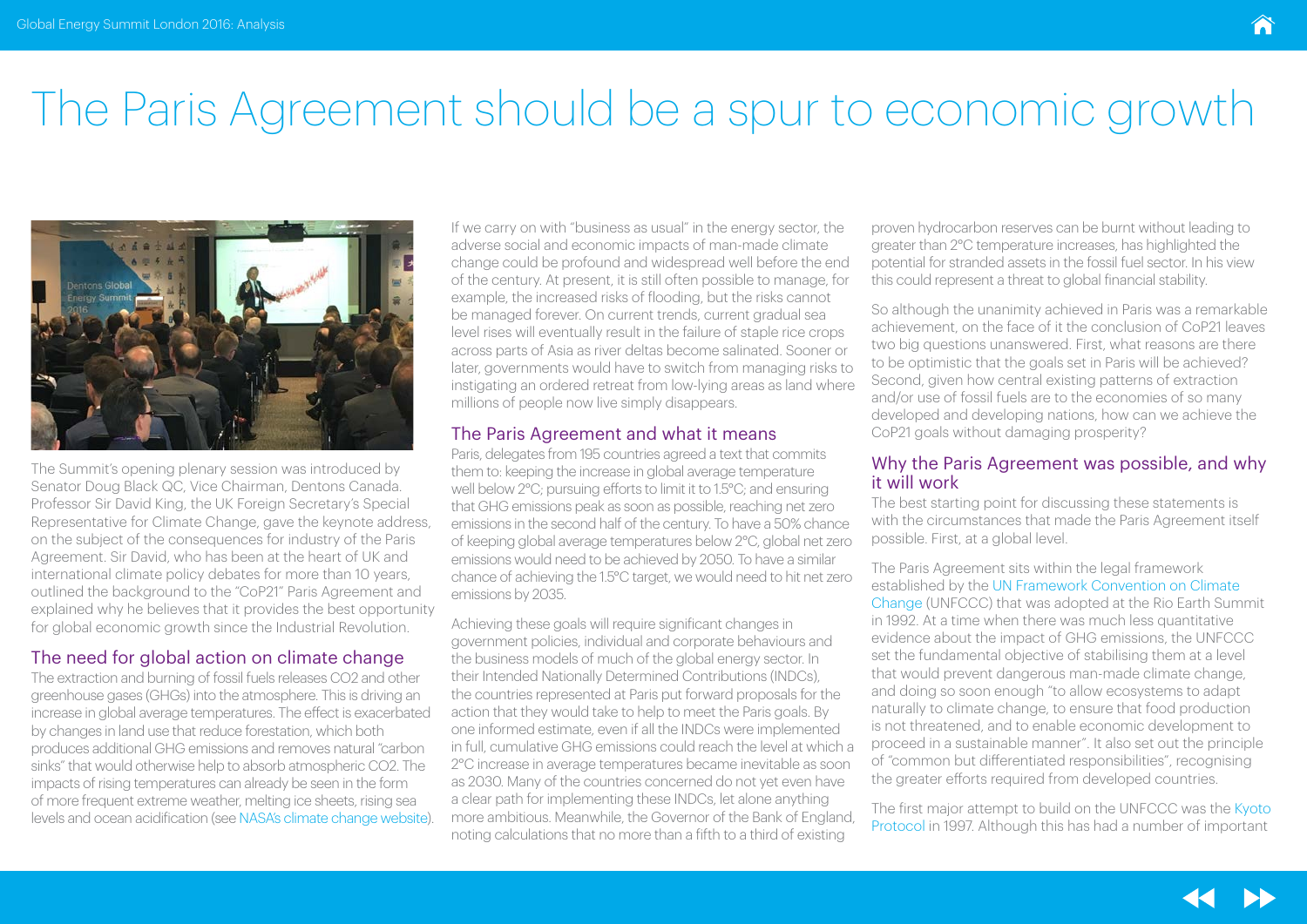positive effects, its focus on the introduction of targets for reducing or constraining the growth of GHG emissions that would be binding as a matter of international law was a serious weakness – delaying its entry into force and causing it not to be ratified by the US.

However, the period around the turn of the century also saw the development of the first major programmes of feedin tariffs for generating energy from renewable sources. Technologies such as wind and solar PV had existed for some years, but it was not until the availability of subsidies stimulated for the first time a mass market for them that their prices reduced to a level where they were a realistic alternative to conventional power. The market has responded so well to the stimulus of feed-in tariffs that 15 years later, the price of solar panels has fallen massively.

The growth and affordability of renewables is important because it shows countries seeking to reduce GHG emissions now that there is a technically and financially credible way of doing so, at least as regards their power sectors. We are now at a point where in many parts of the developing world onshore wind or solar are the cheapest forms of power generation without subsidy (and in other cases they would be, but for fossil fuel subsidies). As a result, global investment in new

renewable generating capacity is outstripping investment in conventional power projects.

Secondly, two UK Government innovations have made it easier to address the UNFCCC objectives.

In 2008, Parliament passed the Climate Change Act. As well as setting a legally binding target of reducing UK GHG emissions by 80% by 2050, this obliges the Government to adopt binding interim targets to ensure that it is following a credible decarbonisation trajectory. An independent body of experts, the Committee on Climate Change, reporting to Parliament rather than the Government, scrutinises these "carbon budgets". Because they cover four-year periods and are set 12 years ahead, there is a stable framework for policy-making that is appreciated by business. Budgets are already set up to 2027, with a view to achieving a 50% reduction in GHG emissions by 2025.

The ideas of the Climate Change Act have been copied by a number of other legislatures, from Mexico to Taiwan. In particular, the setting of the 80% emissions reduction target by 2050 was also a powerful signal in climate change diplomacy. The UK was in effect saying to other governments: "We are doing this – what are you going to do?". It became apparent that many countries were keen to be seen to be "greener" than each other. For example, the UK's commitment directly prompted Brazil to set itself the very significant objective of ending deforestation within its territory by 2025.

A couple of years later, the Department of Energy and Climate Change (DECC) created the ["2050 calculator"](http://2050-calculator-tool.decc.gov.uk/#/home) software. This enables anyone to devise their own pathways to achieving the 80% GHG emissions reduction target by 2050 in the UK by choosing from a range of approaches (ranging from new nuclear build to improved energy efficiency). Using the format of an interactive game, policy-makers and citizens can see instantly



and in concrete terms what effect particular combinations of action have on emissions, and just how much change is needed on both the supply and demand sides of the energy sector to achieve deep reductions in GHG emissions. The program has now been adapted for use in about 20 other countries, including China, India, Indonesia and South Africa.

The Climate Change Act framework and the 2050 calculator make any action taken by government that has a bearing on climate change much more transparent and accountable. They also raise the profile of climate change policy and encourage governments to set challenging goals. UK leadership in this area has been assisted by a network of 100 climate attachés in embassies worldwide, working with host governments. This includes some 20 UK officials working in Beijing who helped to set up China's GHG emissions trading scheme.

For many countries, the Paris Agreement is only the start of the process of addressing GHG emissions seriously. But even if the pledges embodied in the combined INDCs currently fall short of what is needed, they represent significant, credible and – above all – voluntary commitments. They were not the





### To reduce GHG emissions far enough, huge changes will be needed across the energy sector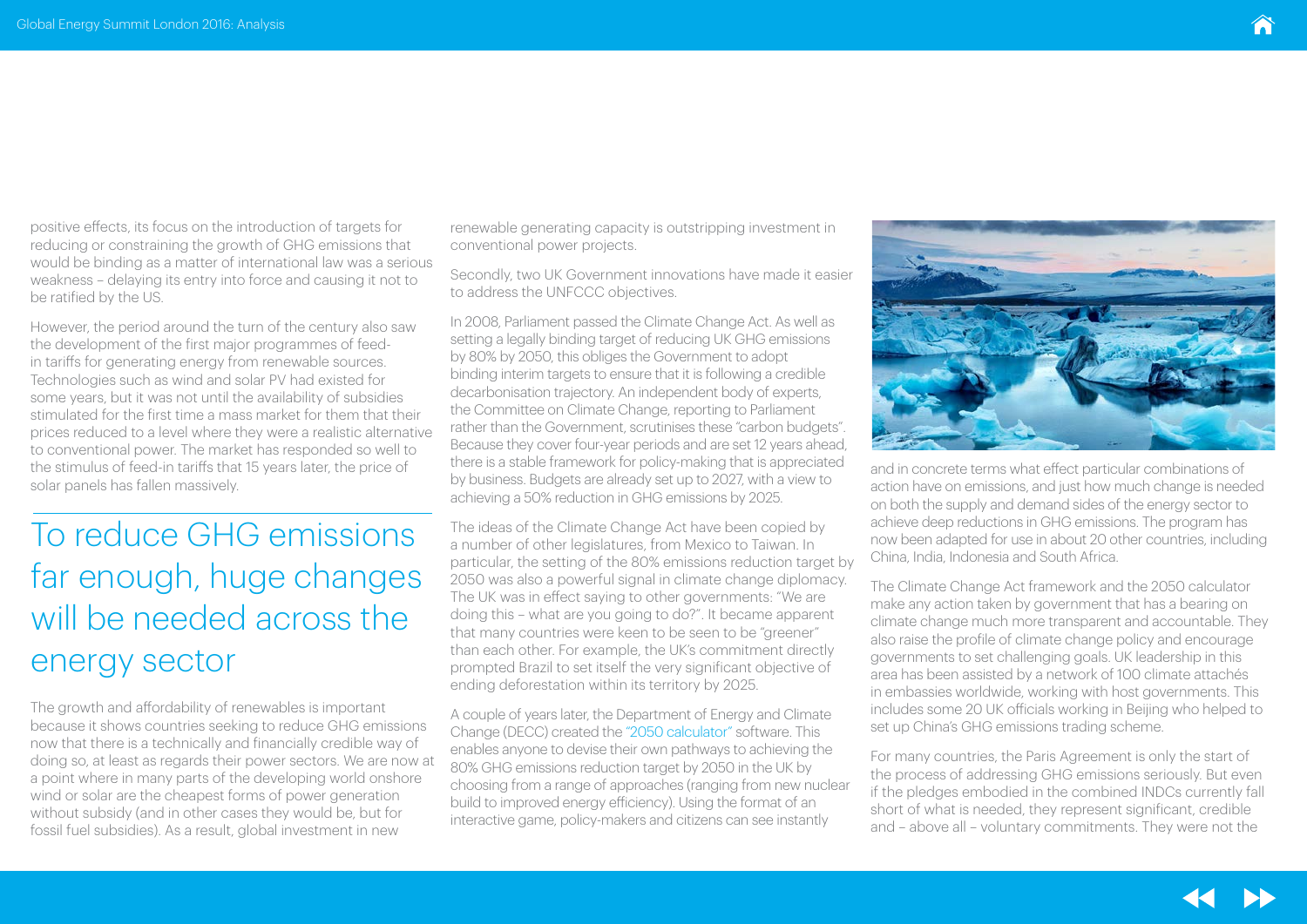product of external compulsion, beyond what might be called peer pressure. They were driven by a shared understanding of the problem and a desire to make a contribution to solving it. Rather than negotiating their way to a position where there was either no agreement or agreement only on a "lowest common denominator" for action, countries are competing to outdo each other.

It is true that there are potential political obstacles ahead in implementing the Paris Agreement. This is perhaps nowhere more true than in the US, where hostility to any form of concerted action on climate change runs deep across a large part of the political spectrum. However, the practical effects of a Republican administration may in practice be limited. Withdrawing from the Paris Agreement is a four-year process, and even if the Clean Power Plan falls victim to Supreme Court litigation, the Clean Air Act still requires GHG regulations to be made in any event.

Ultimately, then, the answer to the first big question about the Paris Agreement is this. Nobody can be sure that the goals of CoP21 will be achieved but, in contrast to the Kyoto Protocol, this time the UNFCCC process seems to have found a way that motivates governments – even in the face of lower fossil fuel prices – to "do the right thing". However, it is essential to continue to make progress. As soon as possible the Agreement needs to be ratified, turning INDCs into NDCs, and the process of reviewing the NDCs – and making them more ambitious where appropriate – needs to begin. The inclusion of a review mechanism in the Paris Agreement was a negotiating "red line" for the UK.

Renewables can contribute to economic growth in many ways. In the UK, the clean energy sector is already twice the size of the car industry and the same size as the food and drinks industry. In Africa, there are 620 million people without access to electricity. Off-grid renewables, often on a very small scale, can give them power at a fraction of the cost of diesel generators or transporting power from a centralised gas or coal-fired plant far away from the scattered sources of demand. Once a community has electricity, its potential for every other kind of economic growth is significantly enhanced.





### A world of opportunity

What about the economic implications of following the Paris agenda, though? Will the transition to an economy of net zero GHG emissions be painful? The answer is no, as long as the



private sector makes the most of the huge opportunities which that transition offers. Of course, there will be risks to avoid and challenges to meet along the way, but overall there are strong grounds for optimism.

Take renewable energy, for example. The scale of growth of renewables, particularly in countries such as China and India, is extremely encouraging. Moreover, it is no longer just being driven by government targets and subsidies. Many companies are seeking to increase the proportion of their energy that comes from renewable sources, even up to 100%. We are moving from a world where renewables were considered risky to one in which the higher-risk strategy is not to invest in renewable energy and sustainability. The dollar value of investment in new renewable electricity generating capacity increased by 30% from 2014 to 2015, even though solar PV panels were cheaper (meaning that more capacity could be installed for a lower price); hydrocarbon prices continued to fall, and the dollar was strong (reducing the value of non-dollar denominated investment). More money is now being invested in new renewable power capacity than in conventional power projects. The more capacity is commissioned, the cheaper renewable technology becomes, the greater its ability to out-compete conventional power sources, and the more it is deployed, the more GHG emissions fall.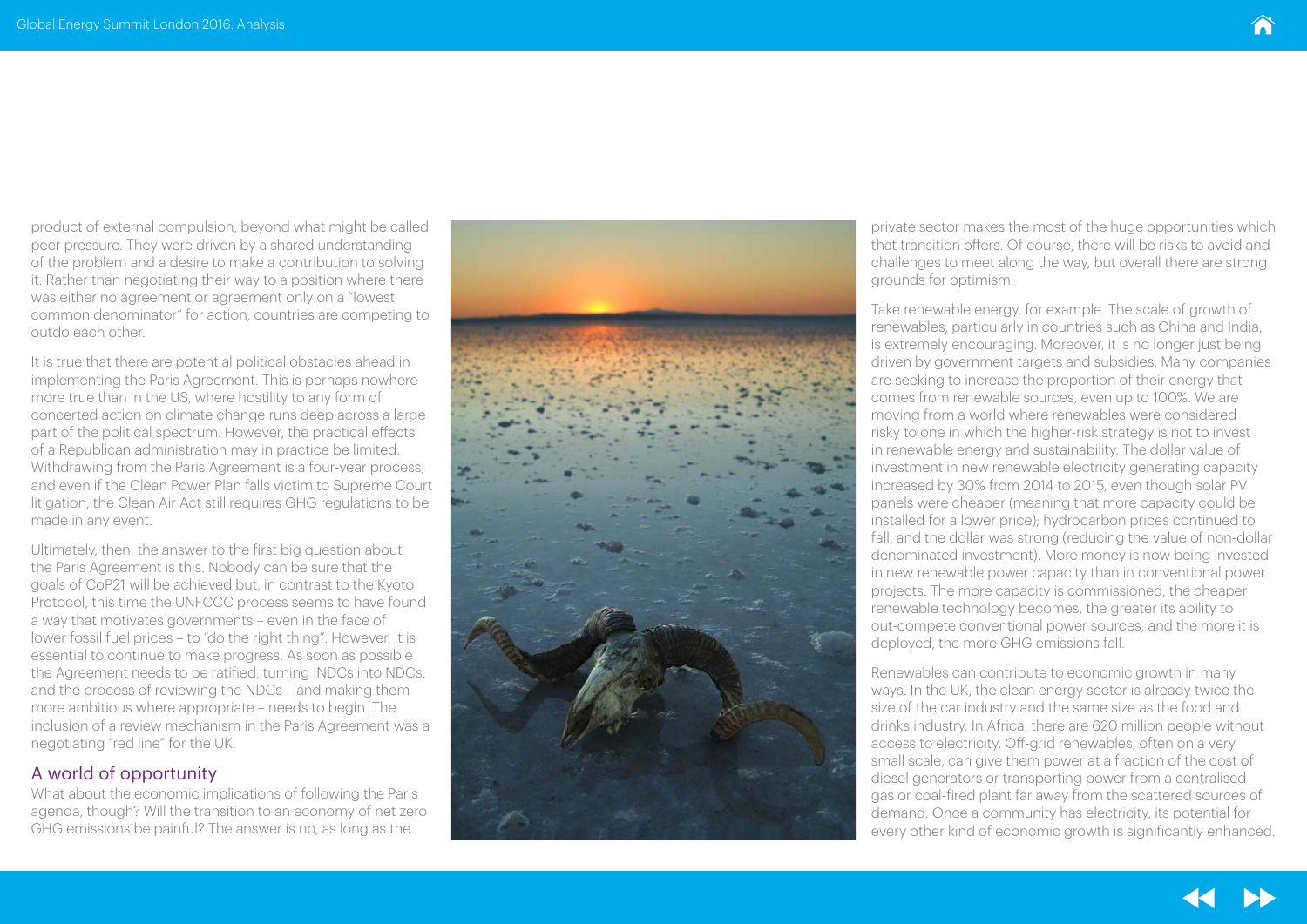Renewable energy is not the only technology where we see this kind of positive feedback loop. Something similar is happening with a number of energy-saving technologies, such as LED lighting.

Investment in new coal-fired power plants, although still too high, is falling, and significant numbers of proposed new projects are being abandoned. A number of governments are taking steps to accelerate the closure of existing coal-fired plants. In a number of markets, gas-fired plants are being substituted for coal-fired plants, reducing GHG emissions associated with the electricity produced by 50%. However, it is important to remember that unless and until it becomes cost-effective to combine gas-fired plants with carbon capture and storage facilities, gas should only be regarded a part of the transition to a net zero emissions world – not as a major long-term source of clean power in such a world. It is also crucial that the upstream oil and gas industry ceases flaring, and gets to grips with fugitive emissions of methane (a potent GHG), as soon as possible.

The proliferation of GHG emissions trading schemes is another positive sign. Although the EU Emissions Trading Scheme has so far failed to set a carbon price that really drives decarbonisation, others have learnt from its flaws and may be more successful. The rapid development of a scheme for the whole of China, following initial trials in a number of provinces there, is an encouraging application of market mechanisms, and the EU and Chinese markets could even be linked.

A final aspect of reducing GHG emissions is the increasing resolve of the international community to halt deforestation. Loss of forest results in GHG emissions. Re-forestation provides carbon sinks that offset emissions from fossil fuel

use. The New York Declaration on Forests (2014) calls for a halt to deforestation by 2030 and the reforesting of an area the size of India, which would absorb GHG emissions equivalent to the annual emissions of the US today. Amongst other benefits, reforestation is one of the cheapest ways of reducing emissions (about €5 per tonne of CO2 saved).

But the real engine of low carbon growth will be the deployment of completely new products and services, such as smart grids, hydrogen and energy storage. Amongst other things, these will enable renewables to overcome the intermittency of power sources like wind and sunshine. And it is clear that very significant amounts of public and private funds will be made available to fund research, development and commercialisation of new low carbon technologies.

At CoP21, the initiative previously known as "Project Apollo" becam[e "Mission Innovation".](http://mission-innovation.net/) It is now supported by Australia,

Brazil, Canada, Chile, China, Denmark, France, Germany, India, Indonesia, Italy, Japan, Mexico, Norway, Saudi Arabia, South Korea, Sweden, the UAE, the UK, and the US, as well as the EU – which between them account for more than 80% of global public investment in clean energy research and development (\$15 billion per year) and have committed to double their annual spending in this area by 2021. At the same time, Bill Gates announced the formation of the ["Breakthrough Energy](http://www.breakthroughenergycoalition.com/en/index.html)  [Coalition"](http://www.breakthroughenergycoalition.com/en/index.html): a group of wealthy investors willing to dedicate similar sums of "truly patient flexible risk capital" to bridging the "nearly impassable Valley of Death between promising concept and viable product, which neither government funding nor conventional private investment can bridge", and motivated "partly by the possibility of making big returns over the longterm, but also by the criticality of an energy transition".

Of course, for those invested in fossil fuels and infrastructure predicated on their continuing to play a significant role in the global energy economy, there are some serious questions. There is a risk of stranded assets if new investments are not properly evaluated in the context of a transition to net zero emissions within 30 to 40 years. But with the funds that are being made available to develop new technologies and their own resources and expertise, oil and gas companies should be well placed to become profitable clean energy companies of the future.

Man-made climate change so far has been a text-book case of "market failure", but the conditions are now in place for refocused energy markets to save the planet. And with a little imagination, reaching net zero emissions should not cost us money: it should be good for the global economy.





Global investment in new renewable generating capacity is outstripping investment in conventional power projects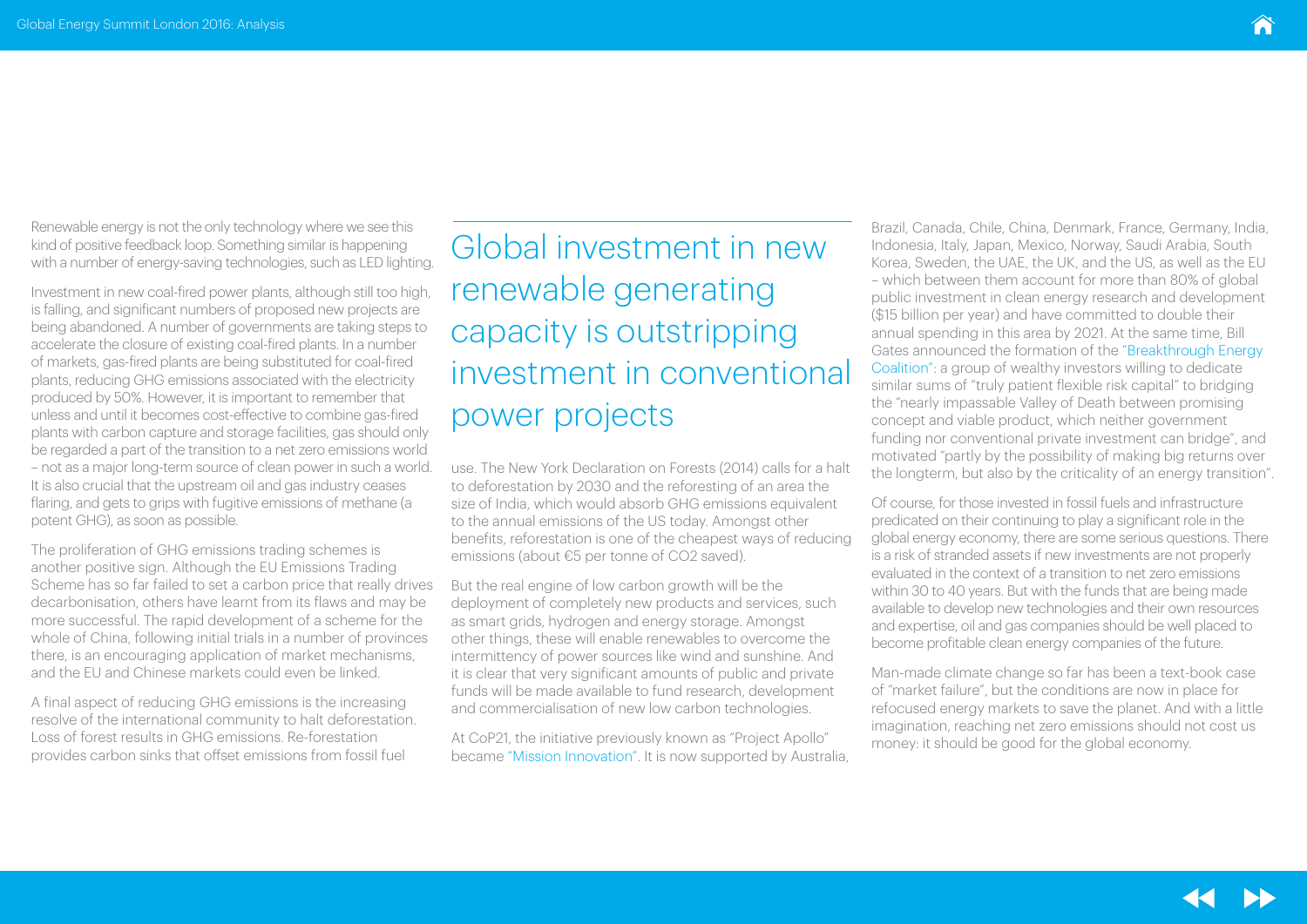## <span id="page-6-0"></span>Iran – open for business?

A panel of distinguished speakers offered their reflections on the implications of recent events in Iran and the Middle East: Sir Richard Dalton, former UK Ambassador to Libya and Iran and Associate Fellow of the Middle East and North Africa Programme at Chatham House, Michael Corbin, former US Ambassador to the UAE, and Prof. Dr. Malik Dahlan of Queen Mary University of London. Neil Cuthbert, Senior Partner of Dentons' Middle East offices, chaired the session.

For almost a year, there have been growing expectations both in Iran and its potential trading partners worldwide about the economic impact of the lifting of sanctions under the so-called [Joint Comprehensive Plan of Action](http://www.state.gov/e/eb/tfs/spi/iran/jcpoa/) (JCPOA). This was agreed in July 2015, formally adopted in October 2015 and implemented on 16 January 2016, when the International Atomic Energy Agency verified that Iran had implemented key nuclear-related measures specified in the JCPOA.

However, although implementation of the JCPOA triggered the lifting of some of the sanctions imposed on Iran by the international community, some significant obstacles remain for Iran in re-integrating itself into the global economy and for companies from the rest of the world (particularly the US and EU) who are keen to do business with Iranian counterparties. US so-called "primary" sanctions, which generally prohibit US businesses and individuals from dealing with Iran, remain in place, as do EU sanctions related to Iran's human rights violations and support for terrorism. It is inevitable that there will be some tension between the Iranian expectations of the benefits of signing up to the JCPOA, and the extent of its impact on the Iranian economy to date, particularly given the current level of oil prices.

How strong are the prospects for growth in the Iranian economy in the short term? How much of a role can Western companies play? And what factors beyond sanctions might cloud the picture?



### The growth story

Iran has the second-largest economy in North Africa and the Middle East, and it is expected to grow at approximately 4% per year. It has the second-largest population in the region, about two-thirds of whom are under 30. Each year, its universities produce over 200,000 graduates in engineering and sciences – almost as many as the US. It has the world's second-largest gas and fourth-largest oil reserves, but – partly because it has had to adapt to export restrictions during the period of sanctions – its economy is not nearly as heavily dependent on oil and gas exports as those of Saudi Arabia and some other fossil-fuel rich states. It is estimated to have a pipeline of infrastructure projects worth about \$200 billion, much of it in the energy and transport sectors.

Iran's leaders know that it needs to be integrated into the global economy. In the words of President Rouhani: "An economy that does not have the power to compete on an international stage

cannot solve domestic problems". For its part, therefore, Iran will not renege on the nuclear deal embodied in the JCPOA. The Iranian people want evolution not revolution. The results of the recent elections show that the system has some capacity to accommodate this so, politically, Iran will remain stable in the near to medium term. The Supreme Leader, Ayatollah Khamanei, does not seem to resist economic change unless he believes it would lead to a slackening of Islamic values or Iranian culture. The law-making function in Iran is good and will support reform and economic transformation.

There is support from outside Iran too. The Obama administration is working behind the scenes to reassure the Iranians that the nuclear deal will remain. It is also talking with Gulf Arab allies to reassure them that they will not be cut out by any deals with the Iranians, and looking to make progress in Syria, Lebanon and other opportunities presented by a working relationship with Iran. The Gulf states are taking advantage, or exploring the new possibilities, of trade with the Iranians.



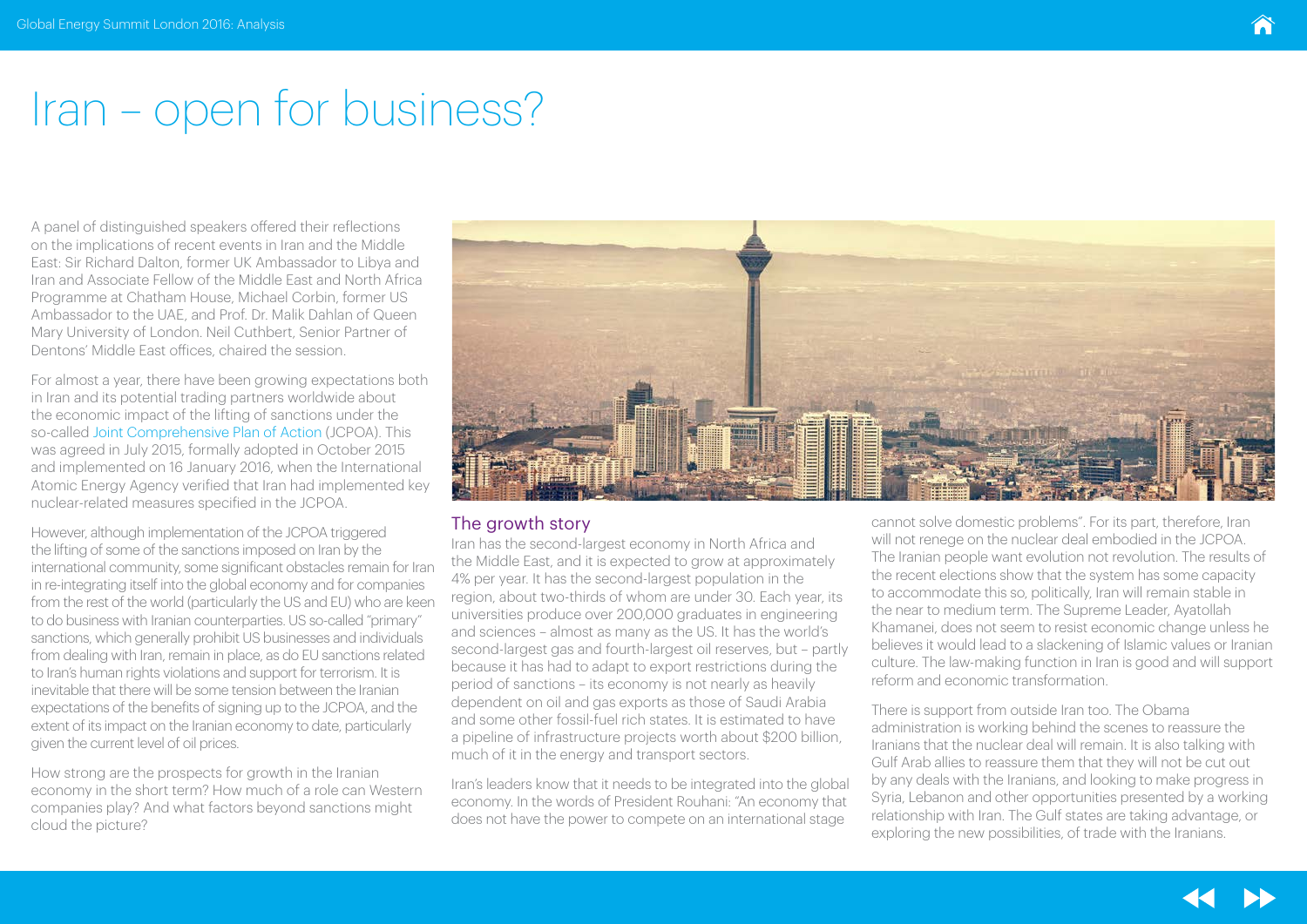Specifically in the field of energy, there are a number of positive developments. The Iranian Government has given careful thought to making the Iranian oil and gas sector more attractive to international participants with its "Principles of the New Contract Model". Although a number of issues remain to be addressed, it appears that some of the most criticised features of the historic regime, such as the cap on cost recovery, are to be removed and there is a welcome focus on collaboration in joint ventures – partly to facilitate technology transfer – and more sophisticated contractor remuneration mechanisms, with increased upside potential (click [here](http://www.dentons.com/en/insights/alerts/2016/april/4/new-model-iranian-petroleum-contract) for a more detailed briefing). Total, BP, Shell and others such as ONGC have all been reported as pursuing new activity in Iran. The Government is also [making significant efforts to ensure that the country's very](http://www.suna.org.ir/en/home)  [significant renewable energy resources are exploited](http://www.suna.org.ir/en/home), and many European developers are being drawn by the combination of attractive tariffs, rising demand for power and a relatively mature market structure. It is also encouraging that Iran has begun to reform its fossil fuel subsidies regime.

Both China and Russia have agreed to build new nuclear plants in Iran. For China, which accounts for 21% of Iran's international trade, Iran is an important link in its ["One Belt One Road"](http://english.gov.cn/beltAndRoad/) initiative that aims to create and expand trading routes, links and business opportunities between China and more than 60 countries in Asia, Europe, the Middle East and Africa. There is also clearly a potential role for Chinese entities as financiers in Iran. For Russia, although Iran is in one sense a competitor in some of its oil and gas export markets, there are also export opportunities for its manufacturing sector as well as the potential for Gazprom, Rosneft and Lukoil to re-engage in Iranian oil and gas projects, having withdrawn in order to comply with sanctions.

### Structural issues

There some significant issues that Iran needs to address across its economy if it is to achieve as much as it hopes from the process that began with the JCPOA.

Although European banks are beginning to re-engage with Iran, the international Financial Action Task Force remains "exceptionally concerned about Iran's failure to address the risk of terrorist financing and the serious threat this poses to the integrity of the international financial system", although there are some signs of progress in this area, as noted by an [IMF](https://www.imf.org/external/pubs/ft/scr/2015/cr15349.pdf)  [report](https://www.imf.org/external/pubs/ft/scr/2015/cr15349.pdf) of December 2015 which highlighted this and a number of other areas where comprehensive reform was needed. This contributes to a relatively hard line being taken by the US administration against opening up any potential relaxation of or ways around its primary sanctions, such as permitting socalled [u-turn transactions](http://www.al-monitor.com/pulse/originals/2016/04/treasury-secretary-lew-financial-system-closed-iran-sanction.html). There is no indication so far that the likely successors to Barack Obama would take a more permissive approach on this (although some in Iran see Donald



Trump as likely to be easier to deal with than Hillary Clinton). Elsewhere, Dubai banks, for example, are not dealing with Iran.

There are concerns around the openness of Iran to foreign investment, ranging from questions about the [Tehran Stock](http://www.al-monitor.com/pulse/originals/2016/06/iran-foreign-investment-capital-markets-challenges.html)  [Exchange](http://www.al-monitor.com/pulse/originals/2016/06/iran-foreign-investment-capital-markets-challenges.html) and the need for exchange rate reform to being prepared to tolerate competition in "sensitive" industries, including those currently dominated by entities owned by Islamic institutions or the Revolutionary Guard, which benefit from special tax status and other advantages. Labour market reforms and (genuine) privatisation in many sectors would also be desirable. For investors in large Iranian infrastructure projects, KYC and thorough due diligence must be the starting point, but guarantees from the Government or Central Bank are likely to be essential for some time.

The struggle for regional influence between Iran and Saudi Arabia is also a factor. There is wider political and religious dimension to this, seen in Iran's challenges to the Saudis' management of the haj and in what it may or may not be appropriate to characterise as "proxy wars" between the two countries in Yemen (where the UAE is more prominent than the Saudis) and Syria/Lebanon (where the Saudis have refused to support some groups opposed to Iran-backed Hezbollah). But economics is also important, as Saudi Arabia continues to maintain market share at the expense of the global oil price and to pursue its ambitious plans for a \$2 trillion sovereign wealth fund by 2030, a partial IPO of Aramco, a major expansion of its defence industry and a diversification of its economy that would see the private sector's share increase from 40 to 65%. At the time of writing, neither Saudi Arabia nor Iran seems willing to agree to cut production. While Moody's may have downgraded Saudi Arabia from A1 to Aa3 for some purposes, unless there is further political commitment to finance Iran, it may be quite some time before Iran has a Moody's rating at all.



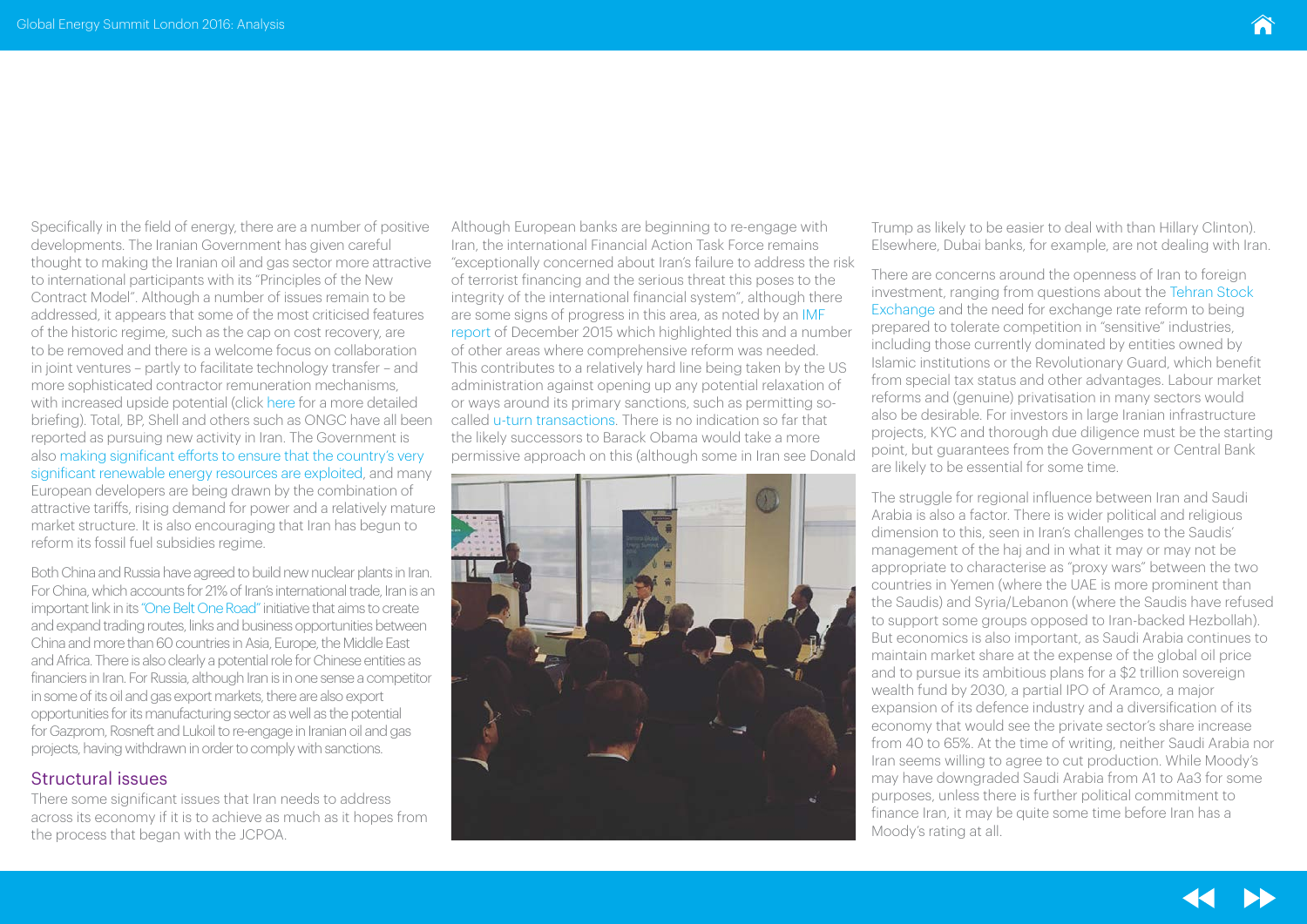For lawyers attending the Summit, a panel of Dentons partners discussed legal issues of current concern to energy companies. Andrew Thornton and Sandra Hazan spoke about groundbreaking international tax reforms. Rachel Anthony and Liz Tout approached the impact of current turbulent conditions in the oil and gas market from the perspectives of dealing with potential counterparty insolvency situations and navigating disputes more generally. Michelle Bradfield chaired the session.

### Beware BEPS

BEPS refers to an OECD/G20 action plan focused on "base erosion and profit shifting", technical terms for means by which businesses artificially reduce their tax liabilities by moving them from higher tax to lower tax jurisdictions. The aim is to promote transparency and ensure that profits are taxed where the economic activities from which they arise are carried out and value is created. The Action Plan involves a combination of strengthening existing laws, introducing new tax rules, sharing tax information between jurisdictions and enabling businesses to plan investment decisions with certainty.

Implementing BEPS will require amendments to domestic legislation and international treaties. A number of the key areas where action will be required are listed below.

Action 2 is concerned with hybrid mismatch arrangements. These can arise in transactions where there is a tax deduction for the payor in the jurisdiction where it is taxed, but no corresponding increase in taxable profits, and therefore tax for the payee to pay where it is taxed. They also arise where both the payor and payee are entitled to make tax deductions in different jurisdictions for the same activity. Examples include some financing lease transactions, and situations where a payment is treated as debt in one jurisdiction and as debt in another.

Action 4 aims to limit the ability of multinational businesses to artificially increase the level of debt in a group entity that pays







## <span id="page-8-0"></span>Issues for international energy lawyers: tax, insolvency and disputes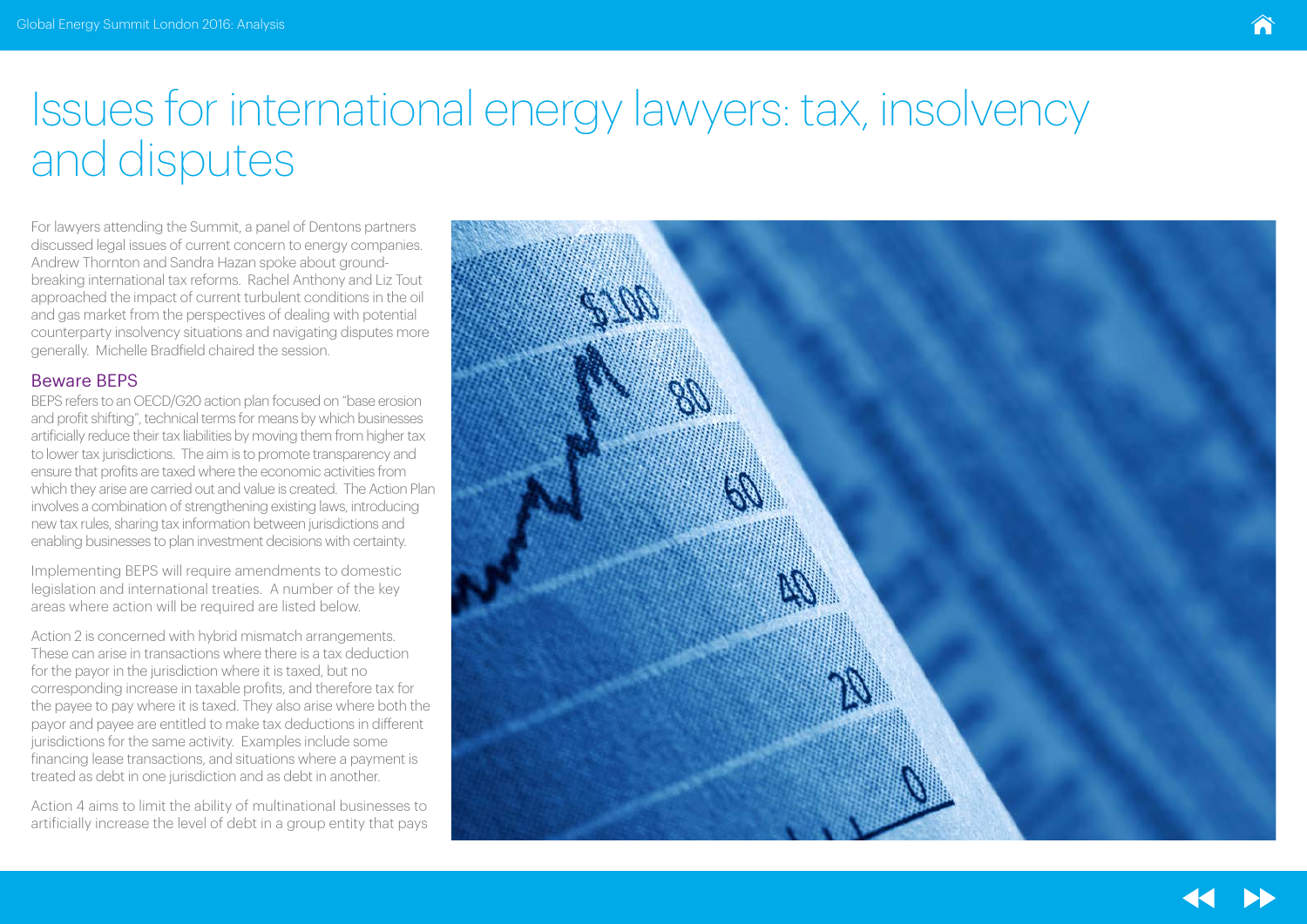tax in a high tax jurisdiction via intra-group financing so as to maximise the deductions it is permitted to make for interest payments and reduce its overall tax liability. Among the measures to be applied for this purpose is a "fixed ratio" that would limit net interest deductions claimed by an entity (to between 10% and 30% of applicable EBITDA). This is expected to be detrimental to small, highly leveraged companies.

Action 5 applies to regimes that seek to attract foreign investors without requiring any economic substance. Preferential IP regimes are a particular target. This includes the "patent box" regime in the UK (one of 16 jurisdictions that are not compliant with Action 5 requirements). BEPS requires a direct nexus between income receiving benefits and the expenditure contributing to that income – as there should generally be in an oil and gas Production Sharing Contract (for example, where any tax allowances are likely to reflect high capital spend in the relevant jurisdiction).

Action 6 seeks to prevent artificial "treaty shopping" structures that enable companies to benefit from favourable treatment under tax treaties (e.g. avoidance of withholding tax) in circumstances where such benefits were not intended to be conferred – for example, by interposing between the two real counterparties to a transaction a third company (with which each then contracts separately), purely because that third company is located within a jurisdiction that benefits from favourable tax treatment in relation to one or both of the jurisdictions in which the real counterparties are located.

Another way in which tax treaty provisions are sometimes exploited is by businesses adopting strategies that enable them to avoid having a "Permanent Establishment" in a particular jurisdiction as that concept is commonly defined. BEPS Action 7 calls for a review of such definitions.

Spotting the warning signs is notoriously difficult: it is important to have as much information as possible about your counterparty's status – using both publicly available sources and any contractual entitlements to information you have. Unexpected changes in personnel or behaviour can be a warning sign. It is obviously important also to check whether proceedings have been initiated, since these will often have the effect of preventing creditors from taking action against the insolvent company.

Actions 8 to 10 are all concerned with transfer pricing: the prices agreed between related companies. These should follow arm'slength principles, and transfer pricing should reflect value creation rather than being manipulated so as to shift liabilities from high to low tax jurisdictions. Valuing intangibles in this context can be challenging. Legal ownership alone does not necessarily generate a right to all of the return generated from exploiting an intangible asset; however, a company that controls economically significant risks is entitled to an appropriate remuneration.

Whilst BEPS may not fundamentally change the way that many corporate groups operate, it introduces a significant additional compliance burden and no multinational business can ignore it. (For further details, see the slides [INSERT HYPERLINK – WILL BE CREATED TOMORROW] used in this session.)

### The Twilight Zone – and beyond

Shortly before the Summit, it was reported that 69 oil and gas companies and 61 oilfield service companies had filed for bankruptcy in North America since the start of 2015. The current difficult trading conditions in the oil and gas market make it likely that companies will find themselves with counterparties which are either already the subject of some form of insolvency proceedings or which are in the "twilight zone" where formal proceedings have not yet been brought, but they may well already be insolvent. In these circumstances, in addition to the purely commercial risks of dealing with such a counterparty, all dealings with the (potentially) insolvent company should be considered in the light of how they could subsequently be challenged in insolvency proceedings.

In this context, bear in mind that the jurisdictions you need to watch for these purposes may not be the ones you expect or where you are dealing with the company concerned. For example, some EU companies are obliged to file in their "centre of main interests" (note that a large group may have several of these). On the other hand, companies with a sufficient connection with the US (a relatively low threshold) will often find it attractive to file under Chapter 11 or 15 of the US Bankruptcy Code. Abengoa, for example, went through a Spanish preinsolvency procedure before filing for Chapter 15 recognition in the US. Amongst other reasons to be aware of the different legal regimes that may be involved is the difference in treatment of directors and their ability to continue trading. The law of the place of incorporation will set the rules in this regard.





Whilst BEPS may not fundamentally change the way that many corporate groups operate, it introduces a significant additional compliance burden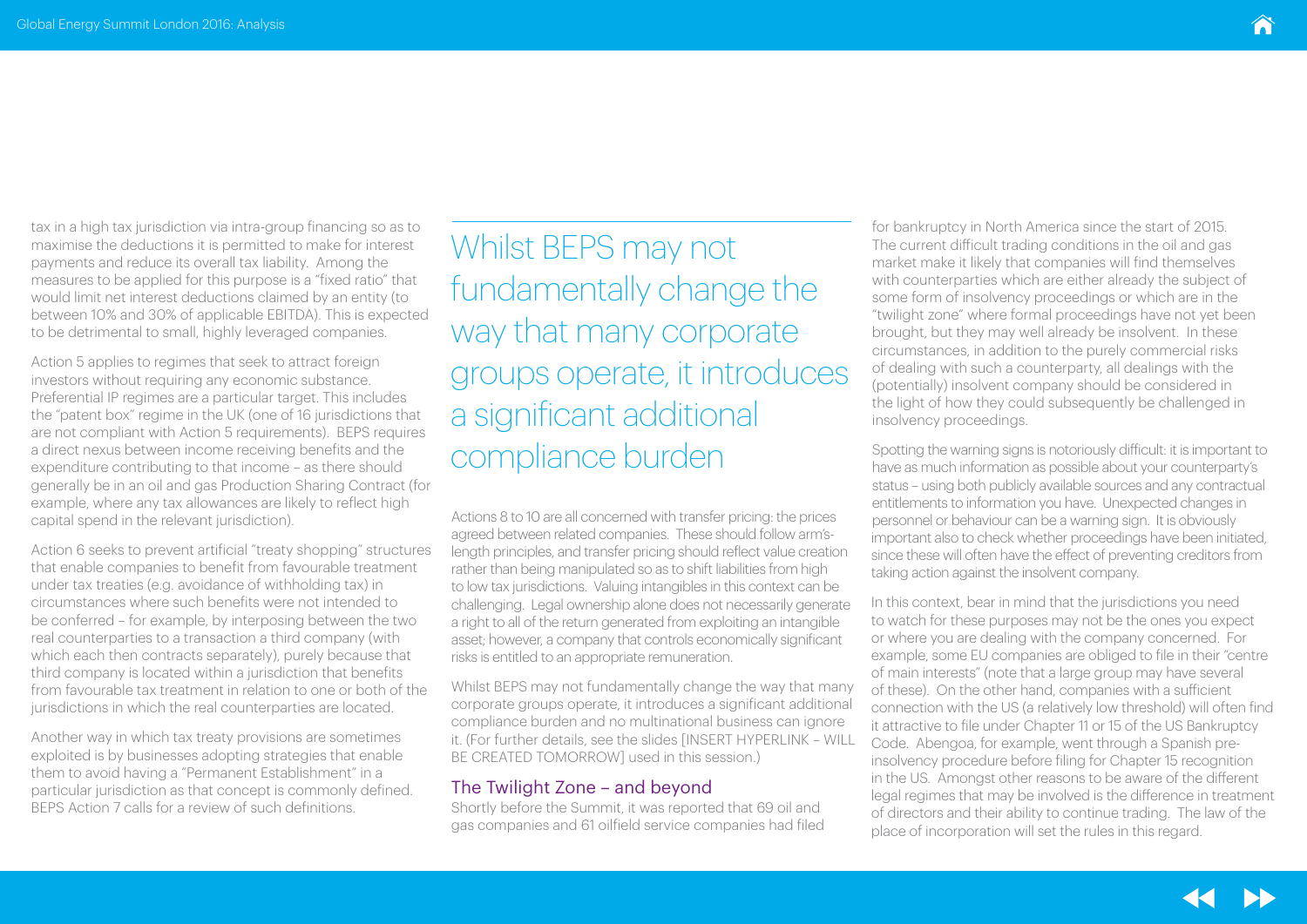Where there is a risk of insolvency, you may face, at least in theory, a strategic choice as to whether or not to exercise any termination rights you have against your counterparty. However, in practice, it may be impossible to replace a key supplier or JV partner at short notice.

In many cases, there will be a "rescue plan" for your counterparty's business. You need to understand the implications of the rescue plan and what alternative there is if it does not succeed. Note that sometimes a rescue may be preferable to insolvency proceedings in which insolvency practitioners take control and drive a harder bargain – and significant amounts of the company's assets may be eaten up in paying their fees.

If the rescue plan takes the form of an accelerated M&A transaction, will you be able to work with proposed buyer? What say do you have in the transaction? Is there the potential for you to buy out your insolvent JV partner's share? What risk is there that the transaction could be regarded as being at an undervalue, given relevant insolvency rules in the jurisdictions where proceedings may be initiated?

If what is proposed is a financial restructuring, an English scheme of arrangement is a popular choice. In the case of an operational restructuring, this may require your financial support. It is important to think about what you might get in exchange for such support. For example, if making a loan, consider what security you could ask for (and document carefully why the support was of commercial benefit to the company). In some cases, creditors may be able to ask for a change of management – for example, the appointment of a Chief Restructuring Officer – as was insisted upon in SunEdison. Whatever Plan A is, your counterparty should also be working on Plan B, contingency planning to get maximum benefit for creditors by a controlled formal insolvency process if there has to be one. You would be wise also to invest in preparing your own response to such an eventuality.

### Swords and shields: disputes in a low oil price environment

Oil and gas prices change over time, but significant amounts of oil and gas are supplied today under long-term contracts which were drafted at times when market conditions looked very different. This is the reason behind many disputes. Overall, the proactive use of dispute resolution mechanisms in the current climate of low oil prices can be divided into two main categories: cases where businesses are seeking to protect existing revenues and those where they are seeking to reduce their costs.

### What alternative is there if the rescue plan does not succeed?

At present, buyers with a limited pass through of gas price in their pricing formula are suffering, as their contract prices has not decreased by as much as the open market price. Difficulties with payment (even if caused by movements in global commodity prices which are beyond the control of either party) do not generally constitute force majeure or amount to a reason to terminate a contract. So in the first instance, a distressed party may turn to price review clauses and/or hardship clauses, if they have been included in the contract. However, in a volatile market these can work in unintended ways.

Hardship clauses tend to be quite vague and may not be enforceable at all in common law jurisdictions such as England (being analysed as no more than "agreements to agree"), although they are enforceable in many civil law jurisdictions. However, even here they need to be sufficiently clear to allow arbitrators to determine whether a party is in fact suffering hardship.

Similar issues can arise with price review clauses, although these tend to have a more definite structure. Contracts need to be kept under careful review in order to determine whether and when the trigger for a review has been reached. It is important not to serve a review notice prematurely, as any back-tracking will make

an arbitrator wary. If prices change during the course of a review, even though as a matter of law it is irrelevant to the review (since arbitrators should look at the price as at the time the request for review was made), it may in practice be psychologically easier to decide to increase contract price if market prices have moved even further during the course of the review.

On the other hand, if you happen to be the party benefiting from an historic pricing agreement while your counterparty is feeling the pain, check the rest of the contract carefully to avoid breaching any term of it that could give it the opportunity to terminate it or change the terms. ––Your counterparty is likely to challenge behaviour that it would not make a legal issue of in a more benign market. Beware also of the tendency of some courts in the rest of the EU to be swayed by "hard luck" stories that would cut no ice with an English court. For example, in cases where one party has a clear right to call for a payment to be made, a Continental European court is more likely to be persuaded that it is in some way unfair to enforce the payment.

Recent market conditions have seen buyers turning up late to load in order to get the benefit of a lower price. This is usually a clear breach of contract if the seller wants to take the point. A more complicated question is the extent of the seller's duty to mitigate its losses – in particular, it is not clear whether or to what extent it is obliged to go into the market and hedge.

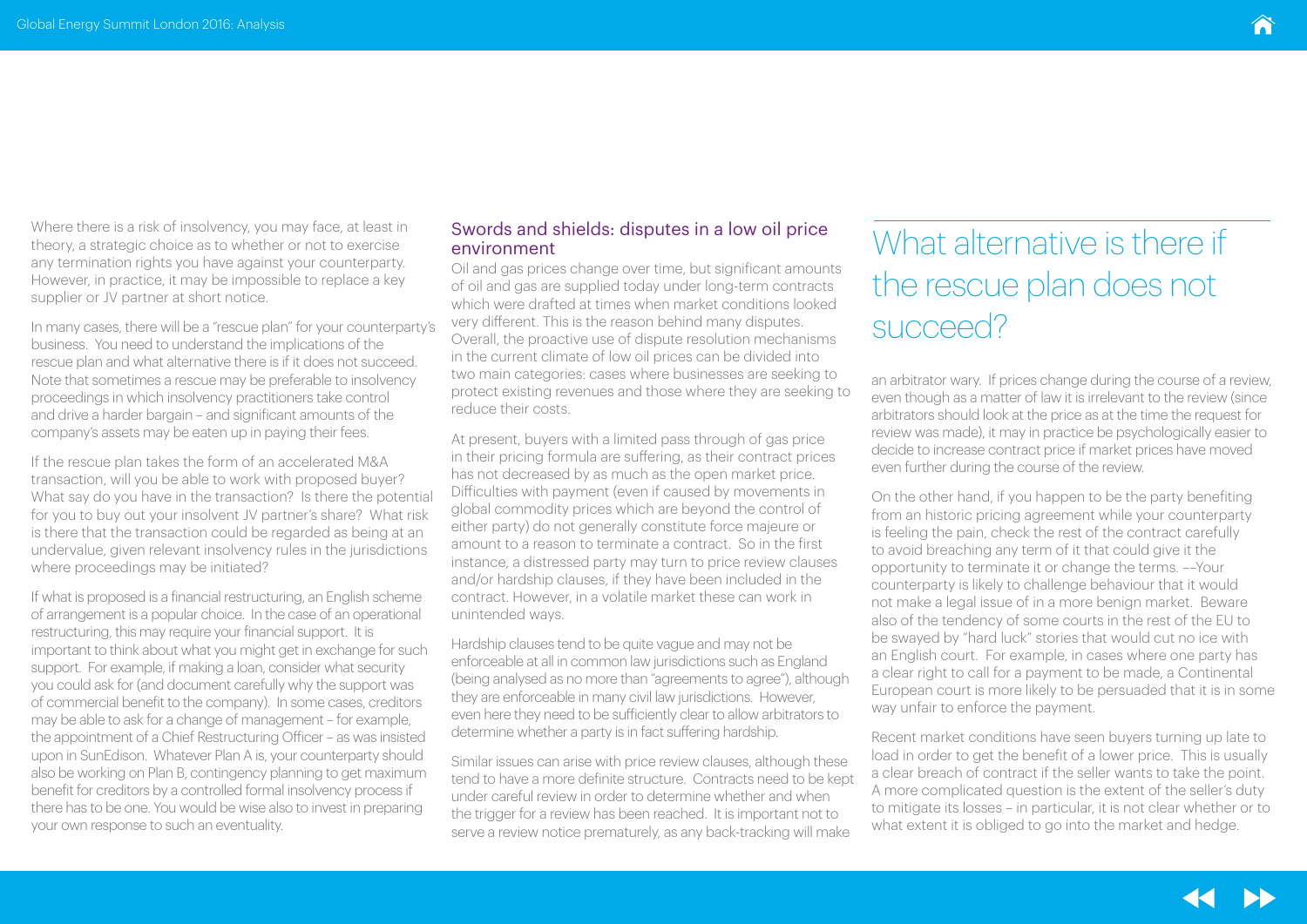Another trend is the growth in disputes between operators and their joint venture partners. On the one hand, if the operator fails to get the required approvals for operations or budgets, the other partners may try to evade their liability to fund them, or even make a claim against the operator (to the extent of alleging gross negligence or wilful misconduct). On the other hand, where joint venture partners fail to pay their cash calls, they may ultimately face the sanction of their interest in the joint operating agreement being forfeited – with or without compensation, which can be calculated in various different ways. A possible disincentive to the exercise of forfeiture rights may be that the other joint venture partners will find themselves having to fund a higher proportion of expenditure as a result.

Meanwhile, the recent development of the English law on penalty clauses, which can be regarded as analogous with forfeiture, has refocused the legal analysis that will have to be undertaken in this context. Prior to the landmark 2015 Supreme Court decision in the cases of *Cavendish Square Holding BV v. Talal El Makdessi and ParkingEye Limited v. Beavis*, the prevailing view was that forfeiture would be enforceable during the exploration phase, but possibly not during the production phase. Now, the key question to be considered is whether the innocent parties have a legitimate interest in enforcement of the clause and whether the penalty is proportionate, rather than extravagant or unconscionable.

All this points to the importance of basic contract and project management. Contracts should be kept under review from both a commercial and a legal perspective. This should give early warning of problems that can then either be avoided or dealt with more effectively. It sounds obvious but, in the current climate, simply making sure that you are operating each contract in accordance with its terms could save a good deal of trouble and expense.





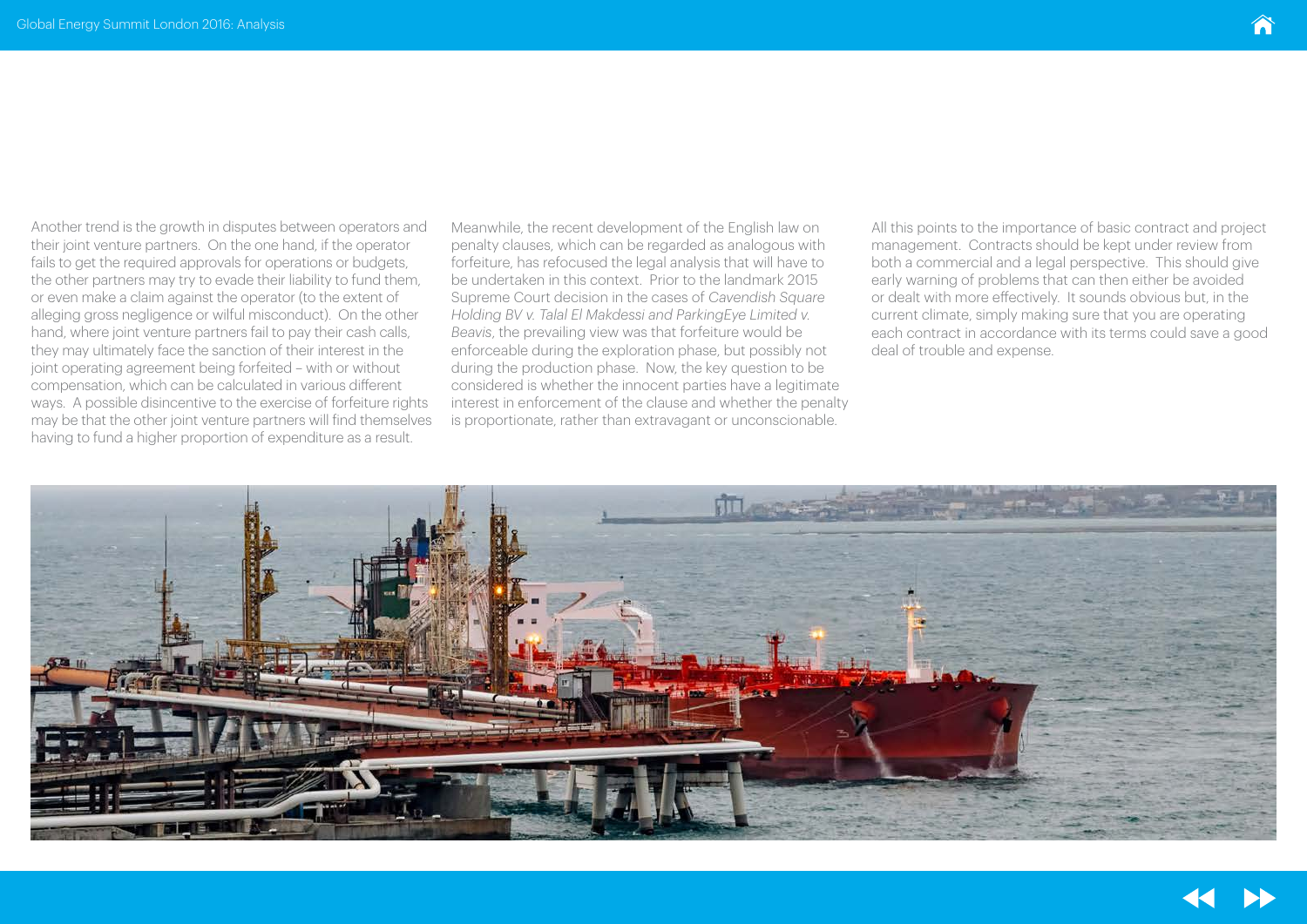Andrew Benitz, CEO of Jersey Oil & Gas and Jon Clark, UK and EMEIA Leader of Oil & Gas Transaction Advisory Services at EY, discussed life with sustained low oil prices and the opportunities and challenges it presents for investors. Dentons partner Tim Pipe chaired.

International oil companies have been pulling all their internal levers to lower costs. There have been capex reductions through project deferrals and redesign, opex reductions through renegotiating contracts and headcount reductions, as well as divestment of assets. Costs have come down enormously in the past 18 months and the focus continues to be on high grading of portfolios, cost reductions and optimising balance sheets.

In the North Sea, the challenges are as stark as anywhere, because of the high level of costs before the oil price began to fall in 2014. The maturity of the basin, high upfront capex requirements and decommissioning liabilities all contribute to this. The latest industry estimates are that over 80,000 jobs were lost in 2015 and another 40,000 will be lost by the end of 2016. The air of depression in the wider economy within Aberdeen is palpable, as fields are shut in prematurely and infrastructure is at risk. Many investment decisions made in 2014 and even early 2015 were based on assumptions that have since proved significantly over-optimistic.

But while insolvencies and restructurings may dominate the headlines, there are also opportunities. Downstream industries have benefited from cheaper feed stock prices. Financing is available to stronger sponsors. In February 2016, Exxon Mobil raised \$12 billion in its biggest bond sale on record – the proceeds of which it may well use to snap up struggling rivals. The difficult market conditions have stimulated impressive reductions in the costs of operation in the North Sea – rig rates are down by up to 75% and average opex has been reduced by 35%.



However, the industry requires significant liquidity. Growing demand and declining production from mature fields means continuing investment in oil and gas is required. Constrained availability of finance from traditional sources (equity, debt, bond markets) has meant that new providers of capital from other sectors (such as commodity traders, private equity and hedge funds) are coming into the oil and gas sector. These alternative financiers have a different attitude to and appetite for risk as compared with more traditional financiers. There have been instances of hedge funds acquiring distressed debt at sub-par and private equity funds partnering with the incumbent management teams and engineers who have deep knowledge and experience of the relevant asset.





The allocation of resources to cover decommissioning liabilities when acquiring North Sea assets is an issue that goes to the heart of the asset valuation. There are two main options for purchasers: firstly, a purchaser assuming this obligation and funding from revenue generated from operating the asset and secondly, the purchaser entering into retention arrangements with the vendor where the vendor is "on the hook" for some of the decommissioning liabilities. Although vendors would always prefer to get a "clean break", they may have to accept a share of future liabilities as the price of a sale.

North Sea operators are also grappling with the issue of securing continued availability of infrastructure for monetising North Sea assets. With diminishing usage of some assets, it can be challenging to arrive at a commercial arrangement that incentivises existing infrastructure owners to continue to make them available to users. Nationalisation of North Sea oil and gas infrastructure would be one solution but was not recommended. In any event, the wide-ranging brief and powers of the new North Sea regulator, the [Oil](http://www.globalenergyblog.com/the-new-north-sea-part-1-the-revolution)  [and Gas Authority](http://www.globalenergyblog.com/the-new-north-sea-part-1-the-revolution), probably make any such nuclear option unnecessary. Its powers to create strategies to maximise the economic recovery of petroleum and to influence or coerce a very wide range of "relevant persons" to act in the ways that the Authority considers will best produce that result are extensive and it is already making a positive difference.

## <span id="page-12-0"></span>Distressed oil and gas: opportunities for some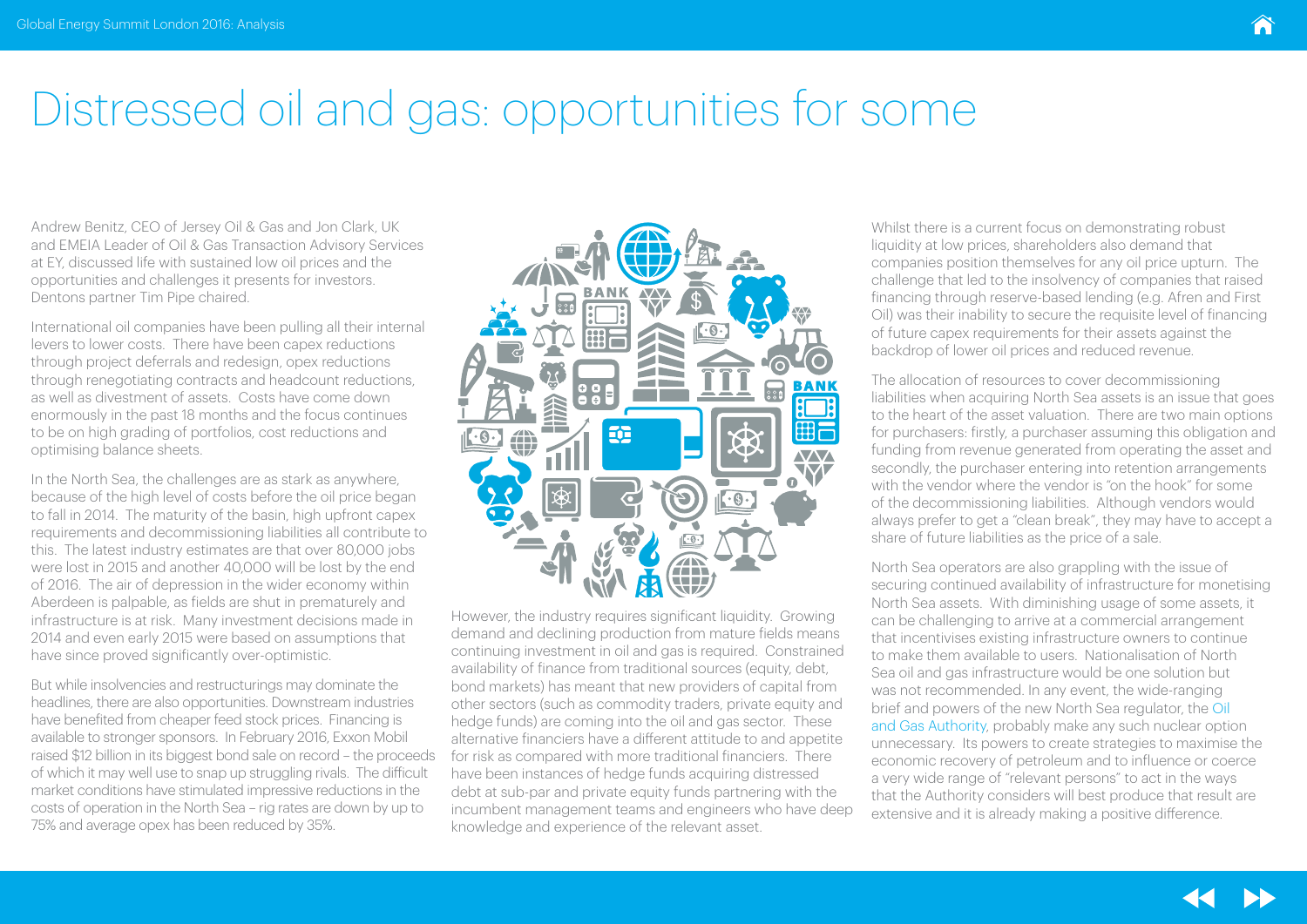## <span id="page-13-0"></span>Renewables and the future of global energy

Nick Boyle, Founder and CEO of Lightsource Renewable Energy, Jens Thomassen, Director, Denham Capital Management, and Alejandro Ciruelos, Managing Director, Santander Global Corporate Banking, discussed the prospects for taking the deployment of renewable energy to the next level in the post-CoP21 environment. Dentons partner Charles July chaired.

At a global level, the message of CoP21 is clear: we need to reach a world of net zero GHG emissions as soon as possible. Switching from coal or oil to gas and/or widespread deployment of CCS are helpful steps to take in the next couple of decades but are not long-term solutions. Nuclear power is unlikely ever to be acceptable in all countries and building a new generation of nuclear plants – at least on the traditional large scale – poses significant environmental, financial and delivery challenges even in some countries where it is government policy to do so (such as the UK and France). So renewables are clearly a big part of the answer to the challenge of CoP21. The only questions are, how big, and how soon, in any given jurisdiction – and what will be the consequences?

There are now about 2,000 GW of renewable electricity generating capacity globally. This means that, measured by capacity, the renewables sector is already larger than the nuclear or gas-fired sectors. More than half that capacity has been added in the last 10 years, and it has grown by at least 8% in each of the last six years. Shortly before the Summit, Portugal's power system ran for 107 hours continuously (from a Saturday morning to a Wednesday afternoon) entirely on electricity generated from renewable sources. There were a number of days in May 2016 when the German power supply was 90% renewable. Even in the UK, more electricity was generated from solar than from coalfired plants over the whole of that month.

But what is most remarkable today is not the extent of renewable deployment in a few countries where it has been heavily



encouraged through subsidies or the fact that, often running at zero marginal cost of generation, they can displace fossil fuel plant from the grid. A bigger change is that there are a growing number of countries where renewables – even if unsubsidised – can now compete with new build conventional generating stations. Prices of \$50 and below per MWh have been made possible by a combination of the significantly and rapidly improved efficiency and reduced costs of the technology and the abundance of the primary energy sources such as wind and sunshine.

2015 was the first year in which a majority (134GW, or 53.6%) of all new power generation capacity completed was renewable. It

also broke the previous record for the amount of money invested in renewables (\$285.9 billion), notwithstanding falling technology costs. Perhaps more significantly, a majority of this new infrastructure, much of it in emerging markets, was financed on a non-recourse basis – a sign of growing investor confidence in the sector which is also exemplified by the fact that the first project bonds have been issued in the offshore wind sector, and that infrastructure funds, a notably conservative group of investors, are showing an increasing appetite for renewable projects.

A potentially still bigger shift is the disruptive impact that renewables are having on the structure of power markets. Renewables, and solar in particular, make it much easier for homes and businesses to generate their own power – or, in the case of businesses, to enter into long-term power purchase agreements (PPAs) with renewable suppliers, potentially becoming independent of the grid, once they have access to cost-effective storage. But the growth of renewable deployment has also seen an increase in the number of generators and retailers of power, and a shift away from the traditional scale, as well as the traditional technologies, of centralized power generation.

And yet there is a sense that the renewables industry still has a long way to go, and it will not all be plain sailing. There are large areas of the world where the potential for renewables deployment is high, but the progress towards exploiting that potential continues to be slow, often because of vested interests in the fossil fuel sector – which is either overtly subsidised or is not made to pay for any of the negative environmental impacts that it brings. In other markets, where renewables have expanded rapidly with the help of subsidies, there is now concern as governments cut back significantly on the financial support that has been available for a number of years.

Every electricity market is different, and the competitive advantage of renewables generally – and of specific renewable technologies – varies from market to market with physical, economic and



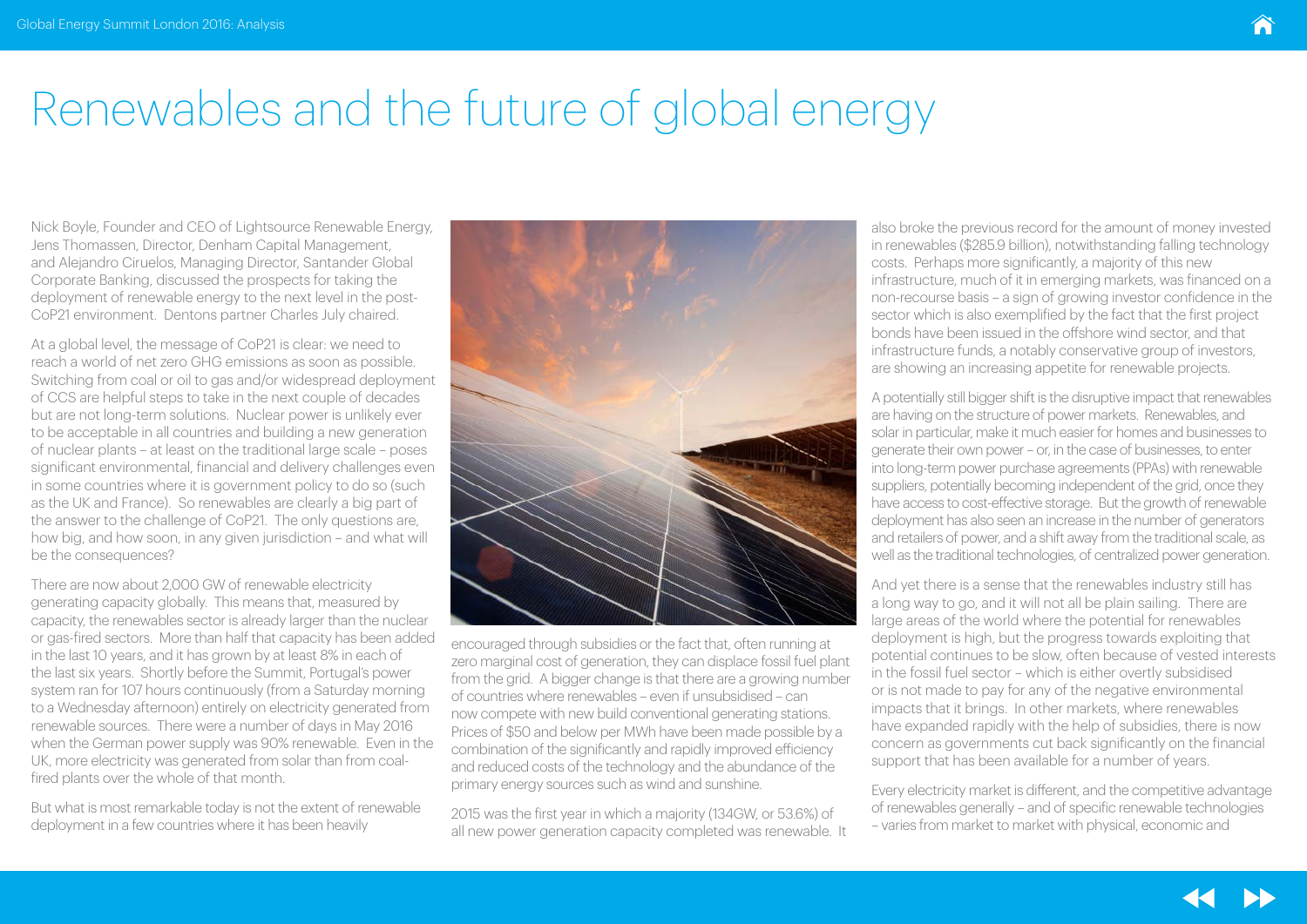demographic factors. But the fundamental requirements for renewables are always the same: a sustainable policy framework, a sustainable market and market practice that works for end consumers. In a developing economy with growing demand for power and limited grid infrastructure and where the main competition is diesel generation, solar or wind can bring significant savings by supplying power directly to remote communities. Even in a relatively advanced developing economy such as that of South Africa, it is noticeable how successful the increasingly costeffective auctions for renewables have been in comparison with Eskom's parallel attempts to build new coal-fired capacity, which have run three times over budget. Renewables can provide new power much more quickly than conventional technologies as long as they have certainty of revenue. Other notably attractive markets at present include Mexico, Brazil, India and parts of West Africa, but developers are advised not to spread themselves too thinly – this had been one of SunEdison's problems.

Of course, what may be good for customers is not always good for renewable generators. With a high level of penetration of renewables in a national power system come lower, and sometimes negative, power prices. In a Northern European country with an extensive grid and interconnection to other markets, renewables can beat all other technologies on price when they are generating, and potentially undermine conventional or nuclear generation businesses. But until the demand for storage starts to have the same effect on the prices of batteries and other relevant technologies as subsidies and renewables/decarbonisation targets have had on the price of solar panels, the leading renewable technologies – solar and wind – remain an incomplete substitute for conventional generation because they are not flexible or despatchable in the same way.

How long will this take? At what point will it make routine economic sense not just to build utility-scale wind or solar on the basis of a guaranteed (but competitive) price for a certain number of years, but to couple it with a storage facility and operate as a merchant generator, or provide a mixture of generating (contracted and merchant) and grid-balancing functions? Estimates vary: some say four to eight years; some say five to ten; others, not wanting to underestimate the potential for technological innovation or the ability of Chinese manufacturers to cut costs, think it could be significantly sooner. In some cases, the price of batteries has fallen by about 90% over 10 years and by 35% in the last six months. Nevertheless, an industry that has sometimes suffered from the inadequacy of its core supplies (panels that do not work, supported by worthless warranties) may be wary before placing big orders. Meanwhile it is interesting that both Total and Engie, companies built on fossil fuels that are diversifying into renewables in different ways, have recently made strategic acquisitions in this sector (Saft in the case of Total and Green Charge Networks in the case of Engie).

Another way to overcome the intermittency of wind or solar as an interim measure pending the availability of storage at the right price is to co-locate them with conventional, flexible generation. An existing gas or diesel-powered generator and a wind or solar farm can share a grid connection, with the fossil-fuel plant being replaced by storage over time as it becomes economically advantageous to do so. Indeed, even co-location of wind and solar can be an effective way of mitigating intermittency, since their intermittencies are often mutually complementary. These solutions have the advantage of making the most of the existing grid infrastructure. The modular format of renewables, storage and modern small-scale fossil-fuel generating plant (which is containerised and so can be redeployed in another location when it is replaced by storage) also facilitates such solutions.

What can governments do to help? They should perhaps be concentrating on not hindering. It is accepted and appropriate that levels of subsidy for renewables should be reduced now that they have achieved their intended "pump-priming" function, particularly for the more established renewable technologies. But what governments still do not seem to have understood is that because the vast majority of the costs of a wind or solar plant are fixed (and incurred) at the outset, predictability is essential. Changes to the fiscal environment, for example (such as the removal of the renewables exemption from the Climate Change Levy in the UK) are therefore to be avoided wherever possible.

If 10 years ago, the question was when renewables would reach "grid parity" with conventional power, now the question is when they will replace them altogether in many markets as the means of generating electricity. When this will happen, nobody can say for certain, and it will certainly be some time before legacy fossil fuel assets will be displaced in many cases. But it is worth bearing in mind that many expert predictions of the growth of renewables have been substantial underestimates. In 2015, global installed solar PV capacity reached the level that the IEA predicted in 2010 that it would reach in 2024; the levels predicted for wind energy in 2030 in 2002 were exceeded in 2010. Seen in this light, beating the post-CoP21 targets set by many countries in their INDCs looks feasible.



### There are now about 2,000 GW of renewable electricity generating capacity globally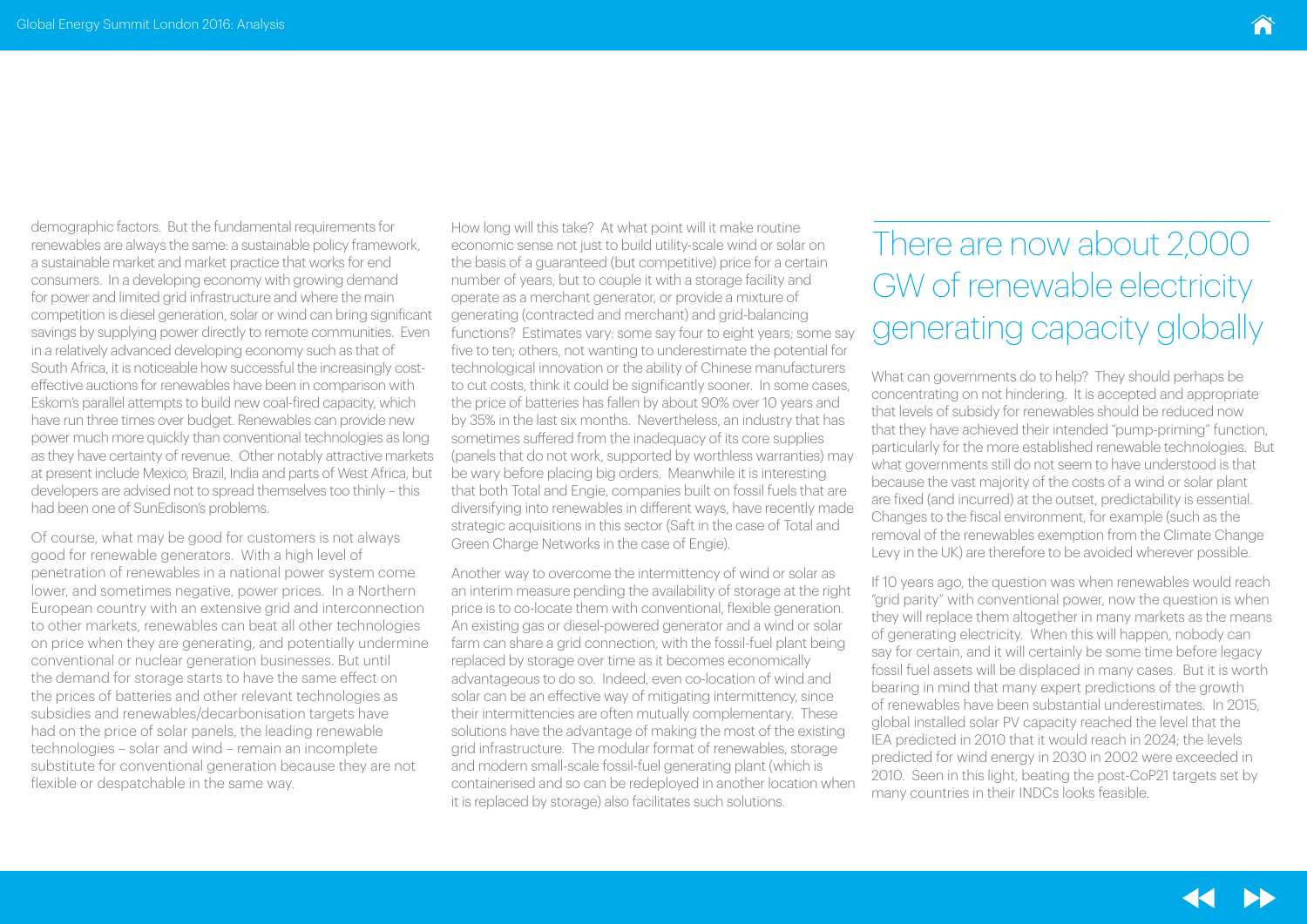## <span id="page-15-0"></span>China

The Summit's closing plenary session was co-hosted with the Atlantic Council. It looked at how and why the Chinese energy sector is changing and China's strategy for investing in the energy sectors of other countries. The panel was chaired by David Ensor, Executive Vice President of the Atlantic Council's Office of External Relations and comprised Heather Zichal and Dr Robert Ichord, both Senior Fellows at its Global Energy Center, Dr Ken Koyama, Chief Economist and Managing Directors' of Japan's Institute for Energy Economics, and Nancy Sun, partner in Dentons Shanghai office.

One of the reasons for the success of CoP21 was the cooperation between China and the US. For the Obama administration, climate change was something that had to wait until his second term: 2013 saw both the promulgation of the Clean Power Plan and a stepping up of contacts with China on climate change issues which led to a joint statement on climate change by the Chinese and US Presidents in November 2014. Their intention in jointly announcing relatively ambitious INDCs, at this point, was to "inject momentum into the global climate negotiations and inspire other countries to join in coming forward with ambitious actions as soon as possible". In this they were successful, achieving a change in the overall dynamics of international co-operation on the issue. The two Presidents have continued to take a lead in the ongoing process of signing up to the Paris Agreement.

But if leadership on CoP21 was a natural legacy issue for a Democratic US President, why was it equally important to China, whose coal-fired economic growth has been seen for many years as a prime contributor to climate change and whose government has on occasion prevented progress in international discussions on the subject? In part, it reflects the desire of China's leaders to take a leadership role on the world stage, but it is also driven by several considerations of domestic policy.

In the EU, closure of coal-fired generating plants has been driven not so much by the legislation that has been adopted to control GHG emissions as by successive directives that limit SOx, NOx and particulate emissions. Similarly, in China, the exceptionally poor air quality in high population centres has been a major reason for the massive deployment of wind and solar PV that has seen it become the world's largest renewables market for both technologies in a short space of time and the plan of a major expansion of its nuclear capacity. There are 310 cities in China with an average PM2.5 level above the national standard, which itself is considerably higher than that recommended by the WHO.

Energy security is also an issue, because China has to import significant amounts of its fossil fuels, including three quarters of its oil. The only constraints on further growth in low carbon generation are public opinion (in the case of nuclear) and the rigidities of the current market structure. For example, it is systemic failings of the regulatory regime that have so far limited the ability of some large wind farms located in remote areas to secure timely and effective grid connections, at the same time as leading to an over-supply of coal-fired generation. Many coal-fired plants are now operating at utilisation rates that are economically sub-optimal.

Overall, though, China is embarking on an historic economic and energy transformation that has enormous implications both domestically and globally. Tackling pollution and energy efficiency through market initiatives are strong themes in the 13th Five Year Plan, as the Chinese economy increasingly shifts away from manufacturing and becomes more focused on the less energy-intensive services sector and more valueadded production. Regulatory reforms will be critical to the success of this transformation. The speed and scale at which a GHG emissions trading scheme has been rolled out in seven provinces is impressive, and although it remains unclear





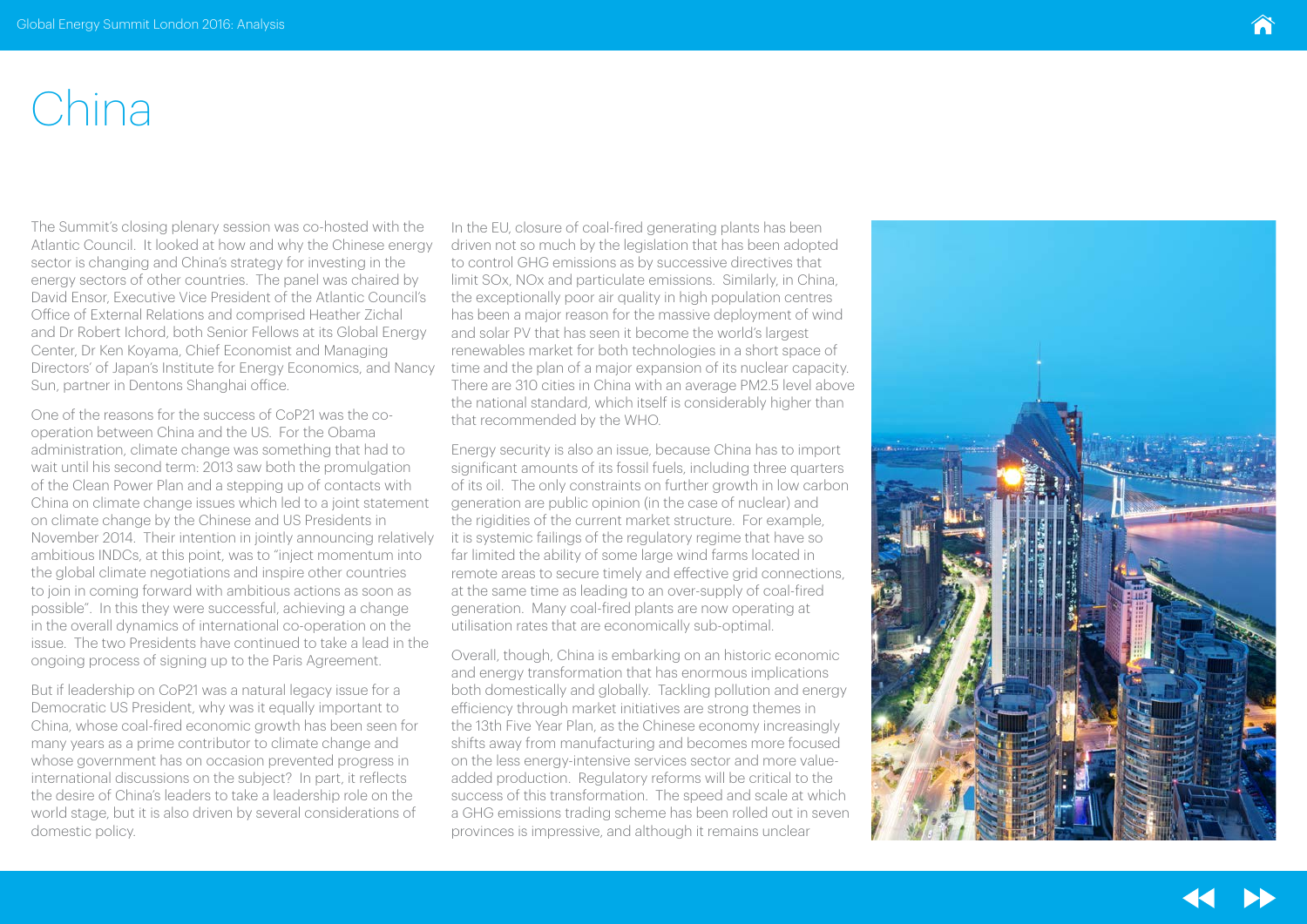exactly how the country-wide version of the scheme will work (and whether it will replace or operate in parallel with the existing regional ones), it is expected to be effective. It has been estimated that \$1.9 trillion of investment will be needed in the electricity sector alone to 2025. Government policy is to increase the contribution made by private capital. This includes the development of a [green bond market.](http://www.icmagroup.org/News/news-in-brief/new-official-rules-for-chinese-green-bond-market/)

Together these factors will start to change the dynamics of the Chinese power industry, but in spite of a number of papers from various parts of the Chinese state suggesting more fundamental structural changes, there is not yet any convincing plan for a fundamental shift in market design or a move to an unbundling of network, generation and supply functions. On the other hand, the track record of liberalised power markets elsewhere does not necessarily suggest that a

centrally planned energy economy is worse prepared to meet the challenges of climate change.

But domestic policy is only part of the story. Much of the progress that the rest of the world has made in renewables in recent years has ultimately been facilitated by Chinese state investment in producing solar panels and wind turbines more cheaply. At the same time, although China's own economic growth rate has slowed down to a "mere" 6.9%, the annual dollar amount of its outward FDI has increased by a factor of 6 over the last decade and year on year growth remains in double digits, and a considerable share of this money is dedicated to energy infrastructure projects. The world's appetite for clean energy technology is a major factor in the development of Chinese outbound investment, whether it is an agreement to assist in EDF's Hinkley Point C nuclear reactor project in the

UK, to build solar projects in Algeria, or hydroelectric in South America. The potential for continued manufacturing-led economic growth and political influence abroad that this offers is a perfect fit with China's vision of its place in the world.

It should be noted that, for the moment, China appears equally ready to supply or fund the development of coal-fired power stations to foreign markets, but here perhaps the challenge is to make developing countries understand that coal is not really a least cost option once its health impact and the lack of security that comes with imported fuel supplies are weighed against the new economics of renewables. No doubt if CCS ever becomes cheap enough for widespread retrofit deployment, China – given the high proportion of its own generation that it appears will be coal-fired for many years to come – will be equally ready to supply that technology too.